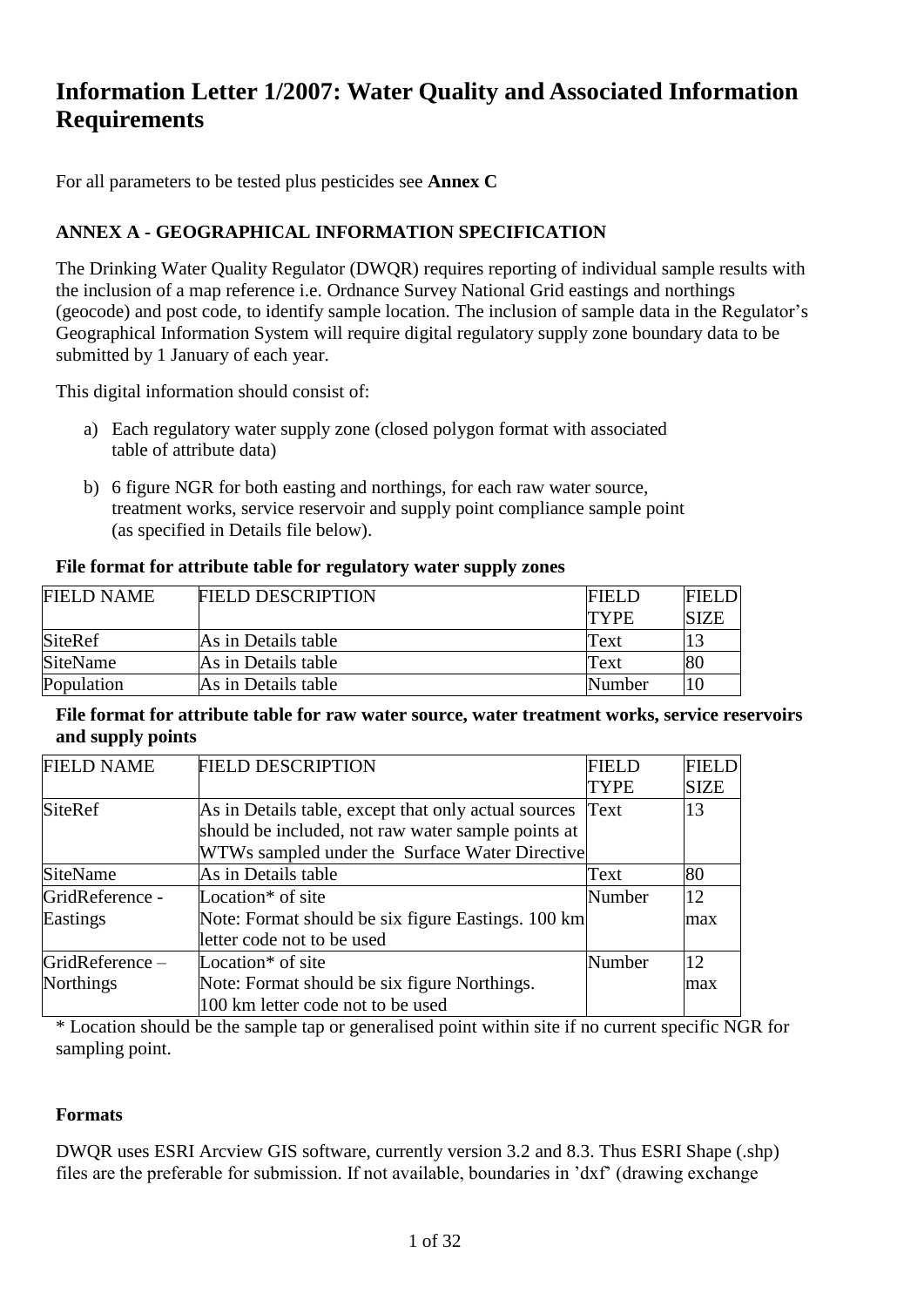format), 'dwg' files from AutoCad and MapInfo '.mif' may also be suitable. Point data can be converted to Shapefiles from Microsoft Excel (comma separated variable) files.

Geocodes for sample point locations and sites should be supplied in two fields of separate "Eastings" and "Northings" referenced to the Ordnance Survey. **100 km letter code is not to be used.** i.e. TQ 2975079750 should be 529750 179750. "Eastings" and "Northings" fields as in 'Details' table are format for all submissions.

For Scottish Water regulatory water supply zones and supply point areas, the closed polygons required should be created by digitising from background mapping at a scale of 1:10,000 for rural areas, or 1:2,500 or better for urban areas. These are preferred specifications, and Scottish Water should contact DWQR if problems are experienced. A table of identifiers shall be provided with the closed polygon data that refer to the "Details table" of the information returns.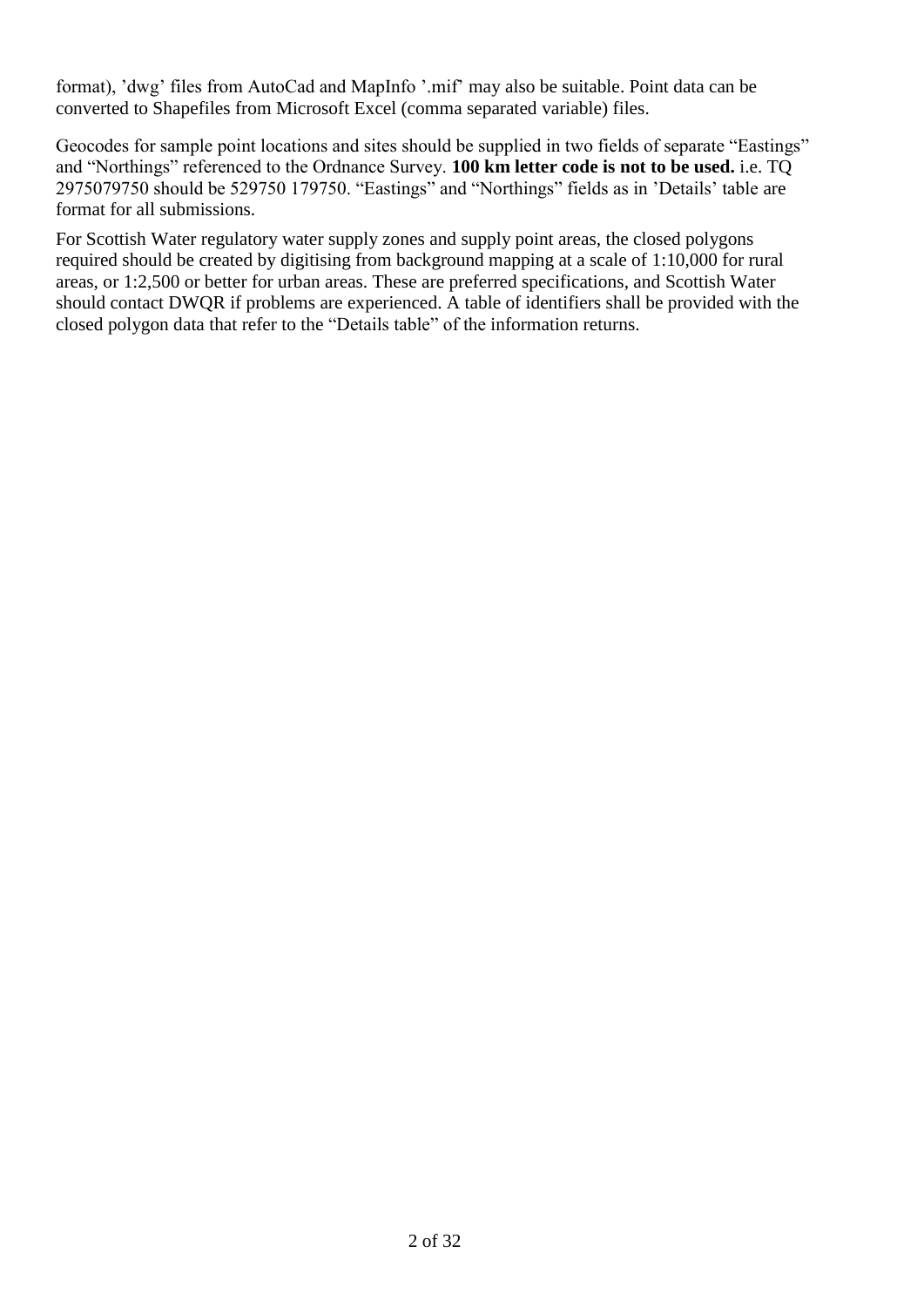## **ANNEX B - FILE SPECIFICATION**

This document details the tables to be submitted by Scottish Water for compliance data returns under The Water Supply (Water Quality) (Scotland) Regulations 2001.

It is required that the tables are to be submitted in Comma Separated Variable (.csv) format. Where a file has been converted to CSV from an MS Excel or Acess format, care needs to be taken to ensure that no "hidden" formatting has been applied to the data by the packages. This may be checked by viewing the files as text in a suitable package such as "Notepad".

Under each section listed below, is a brief description of the filename and purpose of the table, followed by a more detailed explanation of the individual fields within the table. All annual tables are required to be submitted with the January data return (on 21 March), with other tables submitted as specified below in the notes preceding each table specification. A draft of the details table, table 1, is required prior to the start of each calendar year in order to enable event and incident data to be correctly referenced against Scottish Water sites. This draft table will be replaced by the final version at the March submision. It is not necessary to complete the volume (VolOutCap) field until the March submission.

Should data supplied in tables need to be re-submitted the WHOLE file must be supplied to DWQR, not the revised data only.

The information requested in tables must be completed as a single row with the individual fields completed as columns in a table. See Notes preceding each table specification.

#### **The following separate tables are required for compliance data return:**

| 1. Details table                                            | Annual (updated throughout<br>year if necessary). |
|-------------------------------------------------------------|---------------------------------------------------|
| 2. Data table                                               | Monthly                                           |
| 3. Site Details table                                       | Annual                                            |
| 4. Out of Service table                                     | 6 Monthly                                         |
| 5. Schedule Shortfall table                                 | 3 Monthly                                         |
| 6. Check Details table                                      | Annual                                            |
| 7. Pesticide Monitoring table                               | Annual                                            |
| 8. Authority Details tables (2 tables)                      | Annual                                            |
| 9. Raw Source Details                                       | Annual                                            |
| 10A / 10B. Consumer Complaints / Enquiries Tables 6 Monthly |                                                   |
| 11. Event Details                                           | As Required                                       |
| 12. Event Zone                                              | As Required                                       |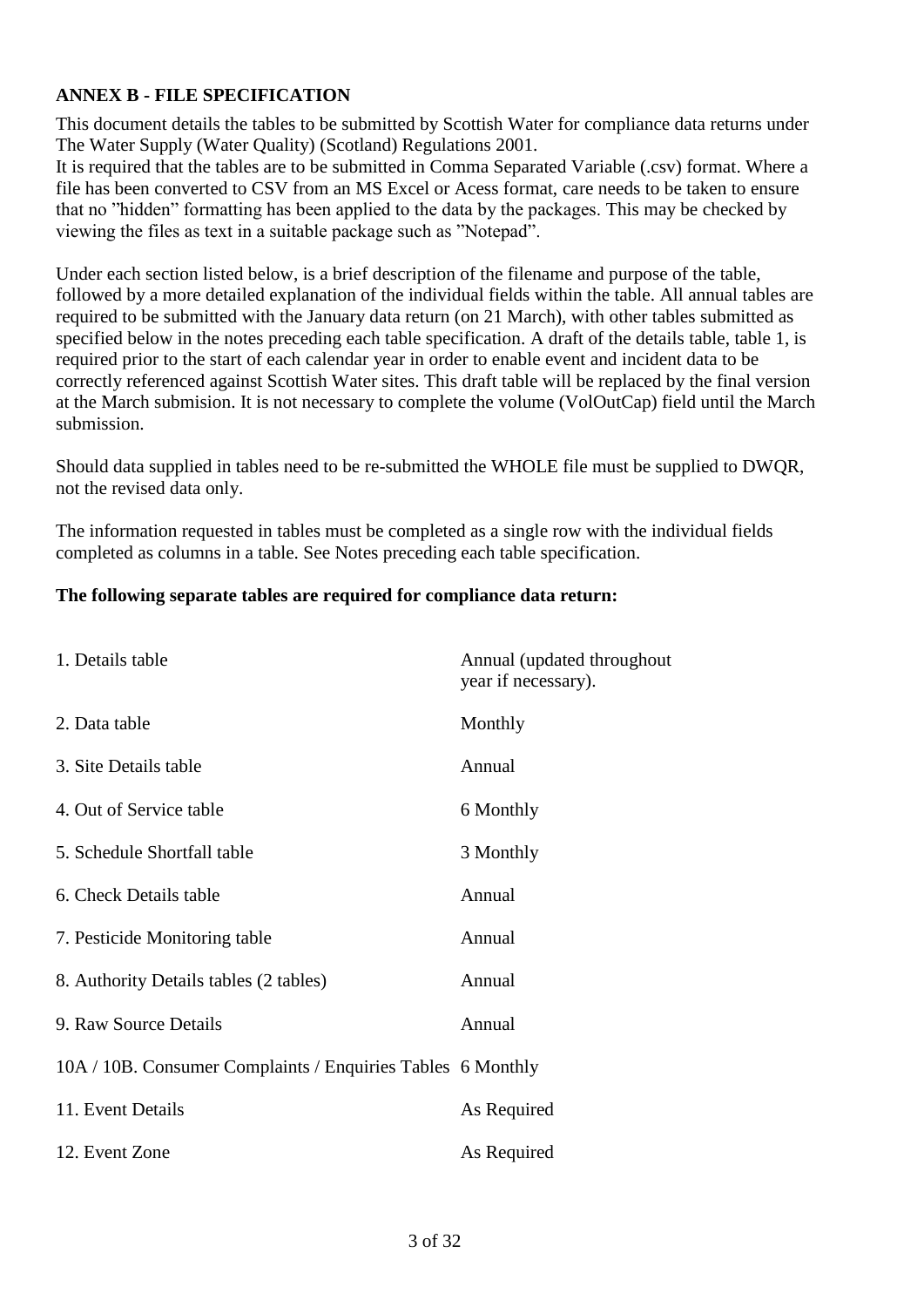13. Event Sample As Required

14. Event Update As Required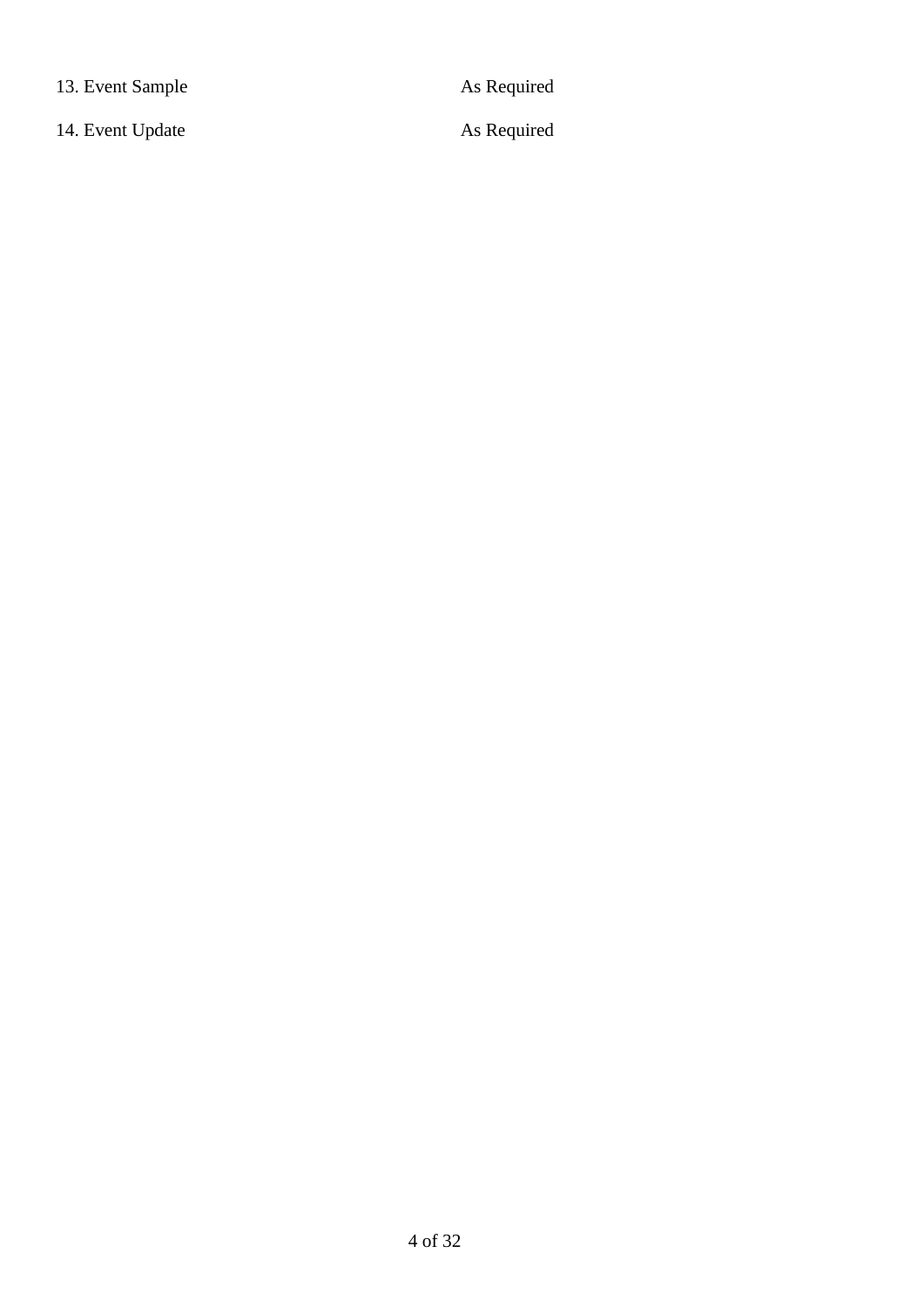#### **1 DETAILS TABLE Filename**

The filename should consist of "SCO" followed by "DetailMMMYY". For example: Filename: SCODetailJAN06.[csv]

- (i) The details table must contain records with fields for each of the regulatory water supply zones, authorised supply points, service reservoirs/water towers, raw water sources and water treatment works in use at any time during the reporting year.
- (ii) All data submitted via the data table (Table 2) must be referenced to a site in the details table. All raw sources should be included in table 1, whether or not they are sampled in accordance with the Surface Water Directive. IDs for raw water sample points should also be included where these are different from the individual raw source. The ID for these sources will be that of the treatment works the source supplies, prefixed by the letter "A". Where a service reservoir has more than one compartment or structure which is sampled separately, each compartment or structure sampled should have its own site reference in the details table. Where there are a number of SW Service Reservoirs which have more than 1 sample point from the same compartment, Regulatory samples should be taken from only one of these sample points, regardless of whether the other point continues to be sampled for operational purposes.
- (iii) Frequency of submission with January data return on March 21 of each year. A draft of the details table is required prior to the start of each calendar year in order to enable event and incident data to be correctly referenced against Scottish Water sites. This draft table will be replaced by the final version at the March submision. It is not necessary to complete the volume (VolOutCap) field until the March submission.
- (iv) Should an asset come into service during the reporting year, details of the site should be notified using the format specified below in a table supplied with the monthly data return. Sites coming permanently out of service during the reporting year should be reported using Table 4 – Out of Service Table, with the end date for the period set to 31 December. The site should not appear on the Details tabel for the following year.
- (v) All date formats can be either DD/MM/YY or DD/MM/YYYY
- (vi) The fields must be in the order specified below: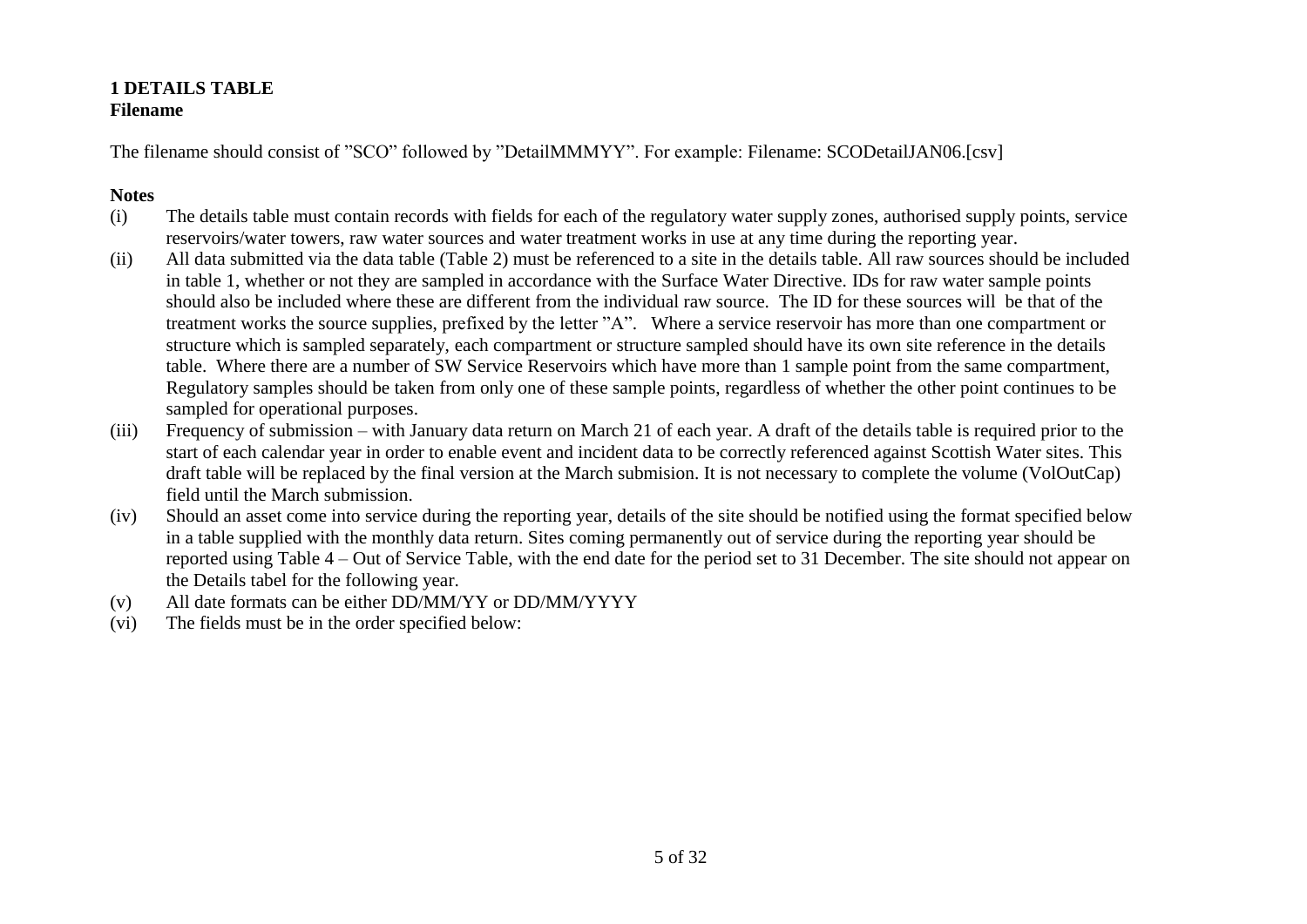| <b>FIELD NAME</b> | <b>FIELD DESCRIPTION</b>                                                                           | <b>STATUS</b>                    | <b>FIELD</b> | <b>FIELD</b> | <b>FIELD EXAMPLE</b>      |
|-------------------|----------------------------------------------------------------------------------------------------|----------------------------------|--------------|--------------|---------------------------|
|                   |                                                                                                    | (Mandatory/Desirable)            | <b>TYPE</b>  | <b>SIZE</b>  | (for illustration only)   |
| <b>SiteRef</b>    | Reference number which consists of<br>i) type prefix $ \mathbb Z$ for regulatory water supply zone | Mandatory                        | Text         | 13           | Z000000000013             |
|                   | <b>R</b> for service reservoir/water tower                                                         |                                  |              |              |                           |
|                   | A for raw water source                                                                             |                                  |              |              |                           |
|                   | T for water treatment works                                                                        |                                  |              |              |                           |
|                   | <b>S</b> for supply point                                                                          |                                  |              |              |                           |
|                   | ii) identifier number for each of the raw water sources,                                           |                                  |              |              |                           |
|                   | supply zones, service reservoirs/water towers, water                                               |                                  |              |              |                           |
|                   | treatment works or supply points                                                                   |                                  |              |              |                           |
|                   | Note: For identifier above you do not need                                                         |                                  |              |              |                           |
|                   | to create a new numbering system - use the numbers in                                              |                                  |              |              |                           |
|                   | your existing system.                                                                              |                                  |              |              |                           |
| SiteName          | Name of Site                                                                                       | Mandatory                        | Text         | 80           | <b>Schiehallion South</b> |
| <b>StartDate</b>  | Reporting period start date in the format DD/MM/YY.                                                | Mandatory                        | Date         | 8/10         | 01/01/04                  |
| EndDate           | Reporting period end date in the format DD/MM/YY                                                   | Mandatory                        | Date         | 8/10         | 31/12/04                  |
| Population        | For zones estimate of population supplied.                                                         | Mandatory                        | Number -     | 8            | 99347                     |
|                   | Note: For treatment works, supply point and                                                        | (Zones only)                     | Integer      |              |                           |
|                   | reservoir/water tower leave field blank.                                                           |                                  |              |              |                           |
| VolOutCap         | Either:                                                                                            | Mandatory                        | Number -     | 10           | 10400                     |
|                   | i) estimate of volume of water supplied by supply point                                            | (Supply points, Service Floating |              |              |                           |
|                   | to zone(s) in cubic metres/day                                                                     | <b>Reservoirs and Water</b>      | point        |              |                           |
|                   |                                                                                                    | Treatment Works only)            |              |              |                           |
|                   | or ii) estimate of average daily output of treatment works                                         |                                  |              |              |                           |
|                   | in cubic metres/day                                                                                |                                  |              |              |                           |
|                   | or iii) estimate of capacity of reservoir/water tower in                                           |                                  |              |              |                           |
|                   | megalitres (Ml)                                                                                    |                                  |              |              |                           |
|                   | Note:a) for (i) the volume of water supplied to the zone                                           |                                  |              |              |                           |
|                   | must be provided.                                                                                  |                                  |              |              |                           |
|                   | $\vert$ b) for (ii) the estimate must be average daily output from                                 |                                  |              |              |                           |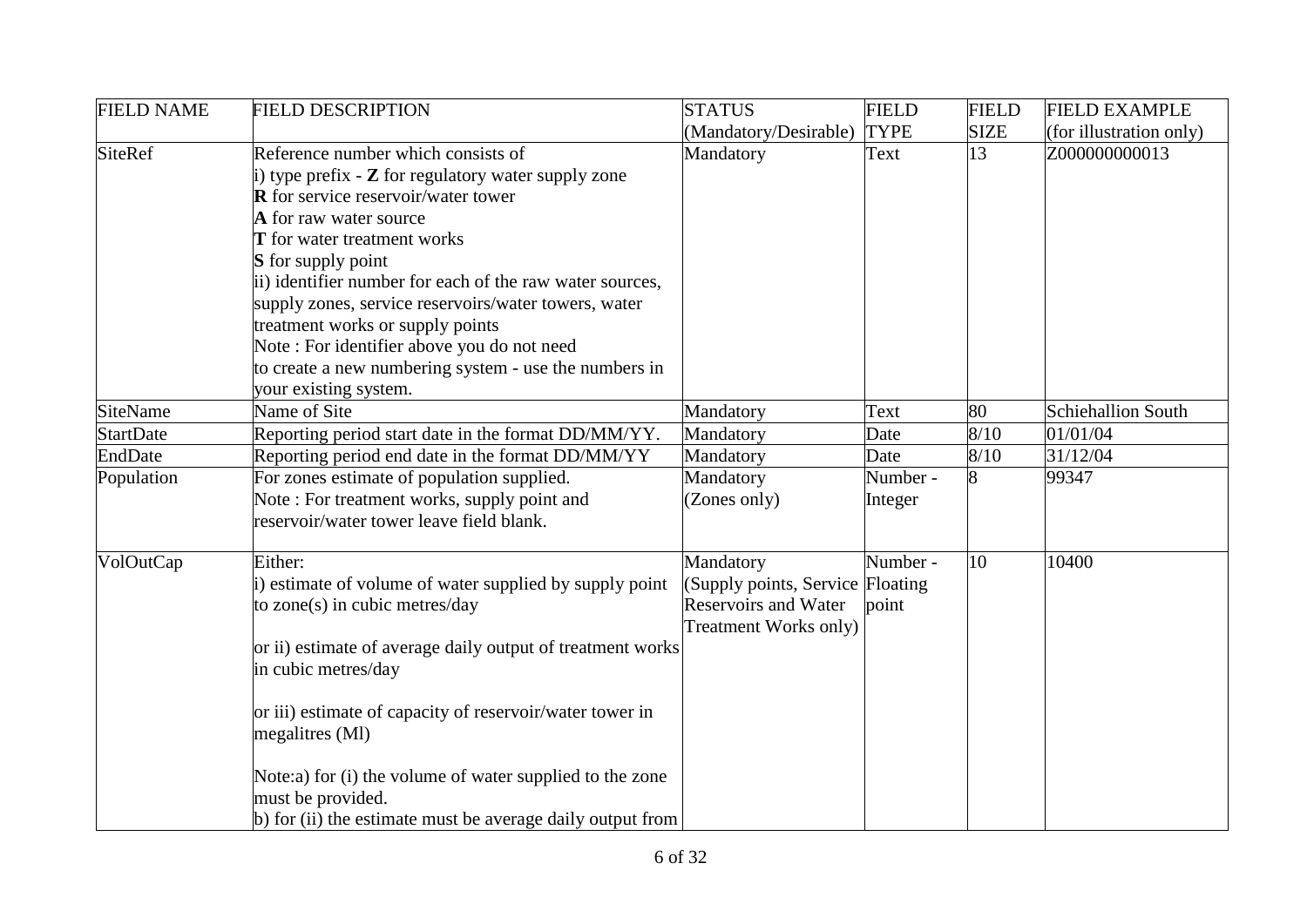|                              | the treatment works in the previous year for those<br>periods when it was in operation. Works supplying water<br>at any time during a day must be regarded as in operation<br>for that day.                                                                                                                                                                                                                                                             |           |        |    |        |
|------------------------------|---------------------------------------------------------------------------------------------------------------------------------------------------------------------------------------------------------------------------------------------------------------------------------------------------------------------------------------------------------------------------------------------------------------------------------------------------------|-----------|--------|----|--------|
|                              | c) (iii) may be left blank if unavailable.                                                                                                                                                                                                                                                                                                                                                                                                              |           |        |    |        |
| GridReference -<br>Eastings  | NGR* (National Grid Reference) for raw water sources,<br>treatment works, service reservoir, supply point or water<br>supply zone<br>Note: Format should be six figure Eastings (five or seven<br>where relevant). 100 km letter code not to be used. For<br>WTWs, Supply Points and SRs NGR should be location<br>of the sampling point or generalised point within site if<br>there is no current specific NGR for the sampling point                 | Mandatory | Number | 12 | 503674 |
| GridReference -<br>Northings | NGR <sup>*</sup> (National Grid Reference) for raw water sources,<br>treatment works, service reservoir, supply point or water<br>supply zone<br>Note: Format should be six figure Northings (five or<br>seven where relevant).<br>100 km letter code not to be used. For WTWs, Supply<br>Points and SRs NGR should be location of the sampling<br>point or generalised point within site if there is no<br>current specific NGR for the sampling point | Mandatory | Number | 12 | 132476 |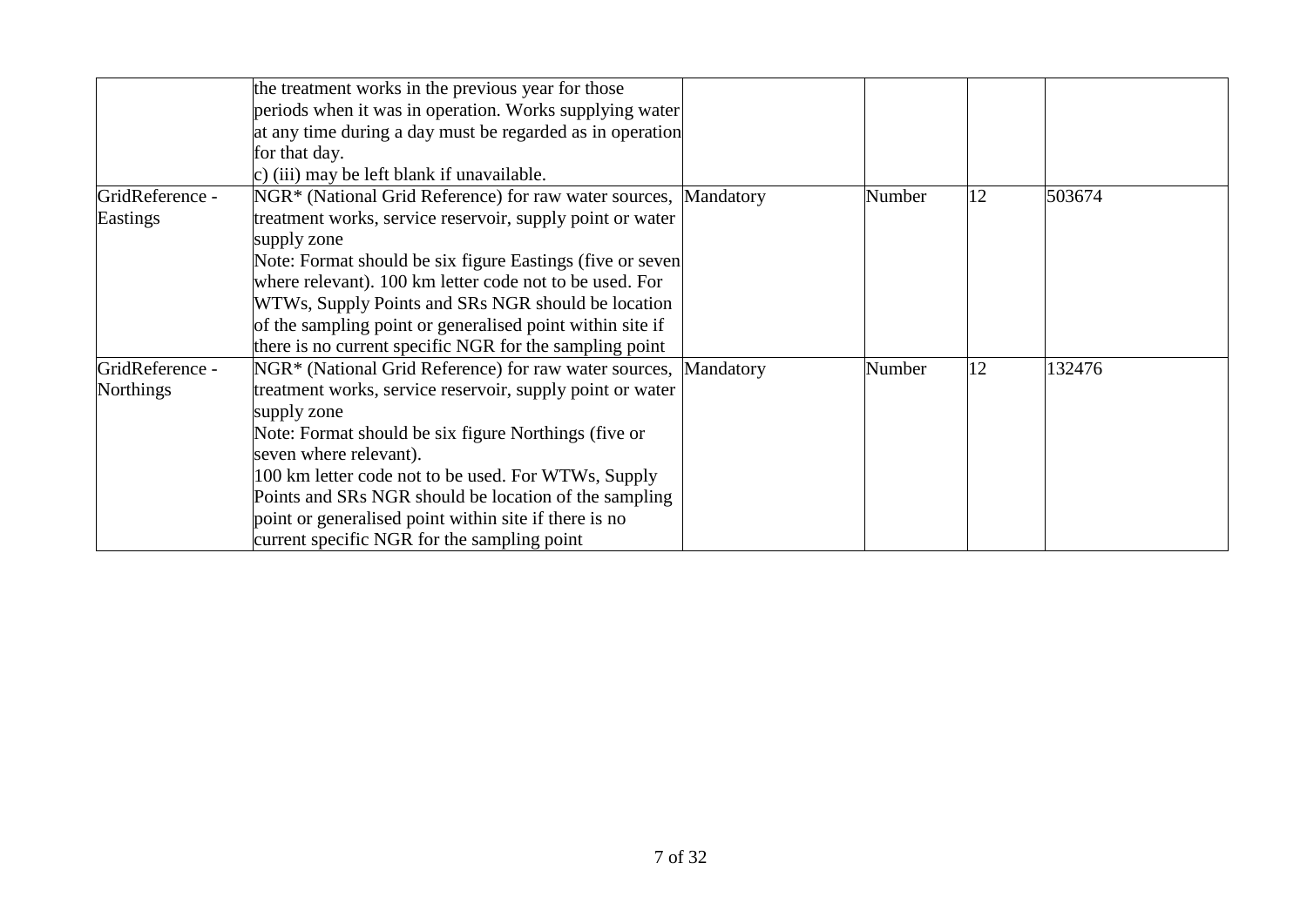| Scottish Water       | Region number followed by name                                              | Mandatory (if        | Text   | 80             | 02FORTH   |
|----------------------|-----------------------------------------------------------------------------|----------------------|--------|----------------|-----------|
| Region               |                                                                             | treatment works or   |        |                |           |
|                      |                                                                             | storage point)       |        |                |           |
|                      |                                                                             | Desirable (if supply |        |                |           |
|                      |                                                                             | zone)                |        |                |           |
| SourceType           | For treatment works specify whether the source is                           | Mandatory            | Text   |                | <b>MW</b> |
|                      | ground or surface water. (at any time during the report                     | (if Treatment works) |        |                |           |
|                      | year)                                                                       | or supply point)     |        |                |           |
|                      | $GW =$ Ground Water                                                         |                      |        |                |           |
|                      | $SW = Surface Water$                                                        |                      |        |                |           |
|                      | $MW =$ Ground and Surface Water                                             |                      |        |                |           |
| <b>WIC Treatment</b> | For treatment works specify WIC classification of                           | Mandatory            | Number | 2              | 04        |
| Grade                | treatment type                                                              | (if Treatment Works) |        |                |           |
|                      | ChloraminationFlag For sites where Chloramination is practised (at any time | Mandatory            | Text   |                | CA        |
|                      | in the reporting year)                                                      | (if Treatment works) |        |                |           |
|                      | Use letters CA                                                              | or supply point)     |        |                |           |
|                      | Note: Leave blank if not applicable.                                        |                      |        |                |           |
| FlocFlag             | For sites where flocculant is dosed (at any time during                     | Mandatory            | Text   |                | FL        |
|                      | the reporting year)                                                         | (if Treatment works) |        |                |           |
|                      | Use letters FL                                                              | or supply point)     |        |                |           |
|                      | Note: Leave blank if not applicable.                                        |                      |        |                |           |
| FlocTypeFlag         | For sites where a flocculant is used (at any time during                    | Mandatory            | Text   | $\overline{2}$ | IF        |
|                      | the reporting year) indicate type (if data available)                       | (if Treatment works  |        |                |           |
|                      | $IF = Iron$ Floc                                                            | or supply point)     |        |                |           |
|                      | $AF =$ Aluminium Floc                                                       |                      |        |                |           |
|                      | Note: Leave blank if not applicable.                                        |                      |        |                |           |
| <b>SWFlag</b>        | For sites where water originates from or is influenced by Mandatory         |                      | Text   |                | <b>SI</b> |
|                      | surface water                                                               | (if Treatment works) |        |                |           |
|                      | Use letters SI                                                              | or supply point)     |        |                |           |
|                      | Note: Leave blank if not applicable.                                        |                      |        |                |           |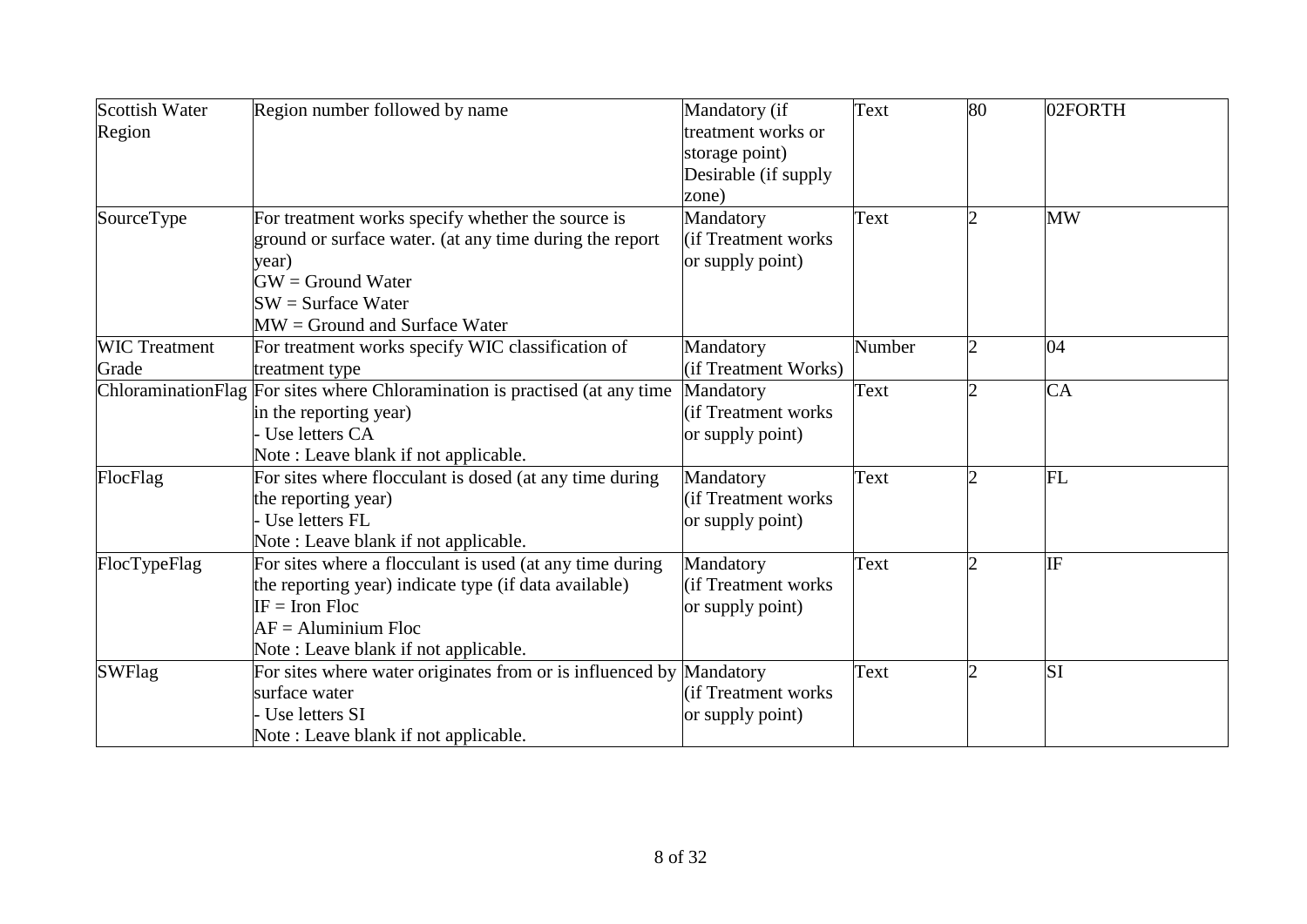| HypoFlag                             | For sites where hypochlorite added within the                         | Mandatory             | Text   | $\overline{2}$ | HC                     |
|--------------------------------------|-----------------------------------------------------------------------|-----------------------|--------|----------------|------------------------|
|                                      | distribution system and after water has left WTW.                     | lif Treatment works   |        |                |                        |
|                                      | (increased risk of bromate failure).                                  | or supply point)      |        |                |                        |
|                                      | Use letters HC                                                        |                       |        |                |                        |
|                                      | Note: Leave blank if not applicable                                   |                       |        |                |                        |
| <b>Mains Power</b>                   | For sites where there is a connection to mains electricity            | Mandatory             | Text   | $\overline{c}$ | <b>MP</b>              |
|                                      | Use letters MP                                                        | (if Treatment Works)  |        |                |                        |
|                                      | Note: Leave blank if not applicable                                   | Desirable for Storage |        |                |                        |
|                                      |                                                                       | Point                 |        |                |                        |
|                                      | Telemetry Available For sites connected to Scottish Water's Telemetry | Mandatory             | Text   | $\overline{2}$ | <b>TY</b>              |
|                                      | System                                                                | (if Treatment Works)  |        |                |                        |
|                                      | Use letters TY                                                        |                       |        |                |                        |
|                                      | Note: Leave blank if not applicable                                   | Desirable for Storage |        |                |                        |
|                                      |                                                                       | Point                 |        |                |                        |
| Cryptosporidium                      | For all water treatment works                                         | Mandatory             | Number | 10             | 089                    |
| <b>Risk Assessment</b>               | Use figures (precede by 0 where $\langle 100 \rangle$                 | (if Treatment Works)  |        |                |                        |
| Score                                | Note: Leave blank if not applicable                                   |                       |        |                |                        |
| Raw Water Storage                    | If raw water storage is present (If data available)                   | Desirable             | Text   |                | <b>RW</b>              |
|                                      | Use letters RW                                                        | (if Treatment Works)  |        |                |                        |
| Raw Water Pre-                       | If raw water pre-treatment such as screens or                         | Desirable             | Text   | $\overline{2}$ | <b>RT</b>              |
| treatment                            | microstrainers are present (If data available)                        | (if Treatment Works)  |        |                |                        |
|                                      | Use letters RT                                                        |                       |        |                |                        |
| Membrane                             | If membrane treatment is present                                      | Mandatory             | Text   |                | <b>MB</b>              |
| treatment                            | -Use letters MB                                                       | (if Treatment Works)  |        |                |                        |
| Clarification /                      | If a clarification or sedimentation stage is present                  | Mandatory             | Text   | 2              | $\overline{\text{CS}}$ |
| Sedimentation stage - Use letters CS |                                                                       | (if Treatment Works)  |        |                |                        |
| <b>Flotation</b> stage               | If a flotation stage is present                                       | Mandatory             | Text   | $\overline{2}$ | <b>FS</b>              |
|                                      | -Use letters FS                                                       | (if Treatment Works)  |        |                |                        |
| <b>RGF</b>                           | If a rapid gravity filters are present                                | Mandatory             | Text   | $\overline{2}$ | <b>RG</b>              |
|                                      | Use letters RG                                                        | (if Treatment Works)  |        |                |                        |
| <b>Pressure Filters</b>              | If pressure filters are present                                       | Mandatory             | Text   | $\overline{2}$ | PF                     |
|                                      | -Use letters PF                                                       | (if Treatment Works)  |        |                |                        |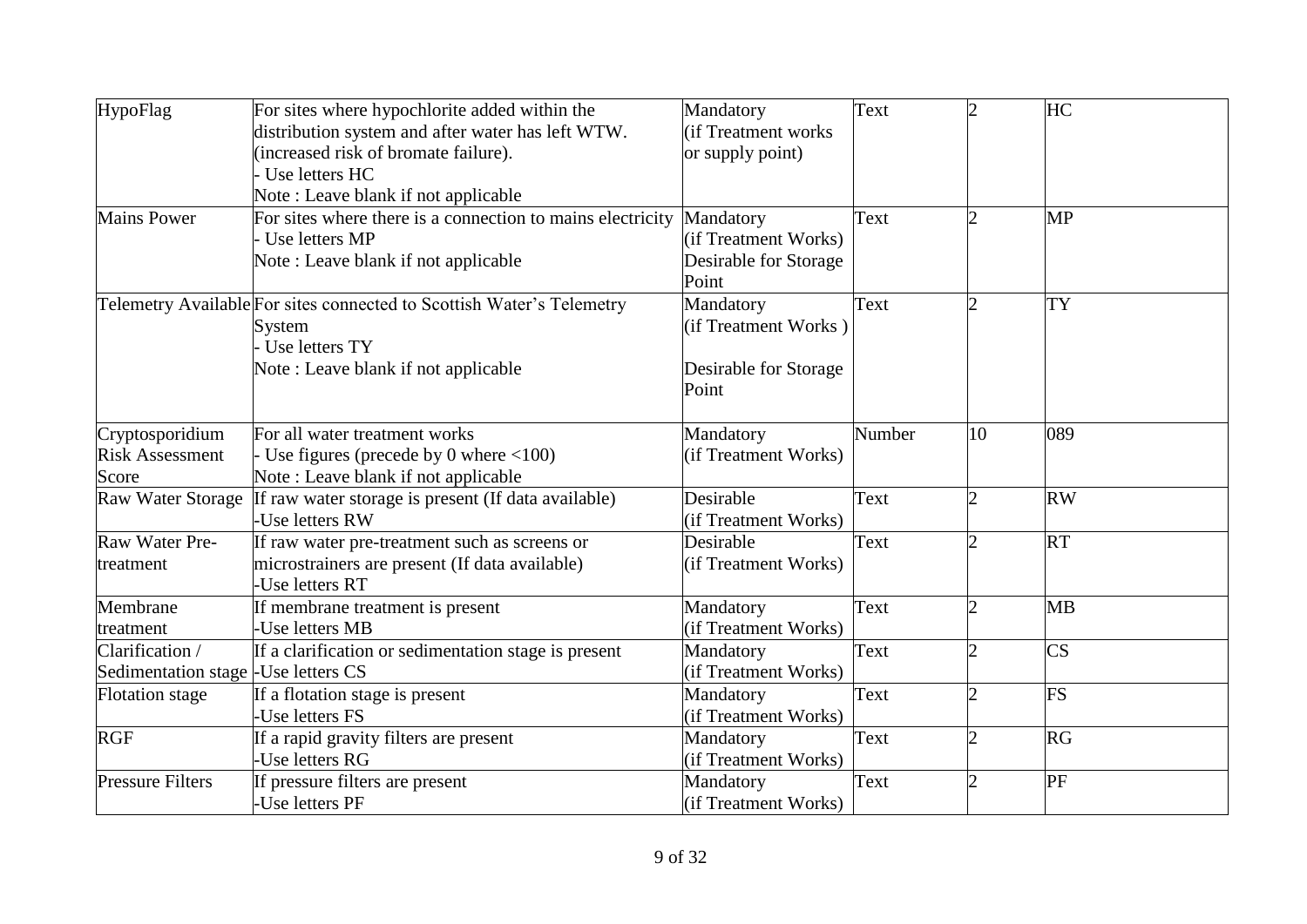| <b>Slow Sand Filters</b> | If slow sand filters are present                                      | Mandatory            | Text | <b>SS</b> |
|--------------------------|-----------------------------------------------------------------------|----------------------|------|-----------|
|                          | -Use letters SS                                                       | (if Treatment Works) |      |           |
| <b>GAC</b> Filters       | If granular activated carbon filters are present                      | Mandatory            | Text | <b>CF</b> |
|                          | -Use letters CF                                                       | (if Treatment Works) |      |           |
| pH Adjustment            | If pH adjustment is present                                           | Mandatory            | Text | PH        |
|                          | -Use letters PH                                                       | (if Treatment Works) |      |           |
| Phosphate dosing         | If Phosphate dosing for plumbosolvency control is                     | Mandatory            | Text | <b>PB</b> |
|                          | present and available for optimisation or already                     | (if Treatment Works) |      |           |
|                          | optimised.                                                            |                      |      |           |
|                          | Use letters PB                                                        |                      |      |           |
| Ozonation                | If ozonation is present                                               | Mandatory            | Text | <b>OZ</b> |
|                          | -Use letters OZ                                                       | (if Treatment Works) |      |           |
|                          | Manganese removal If works is designed for manganese removal (If data | Desirable            | Text | <b>MN</b> |
|                          | available)                                                            | (if Treatment Works) |      |           |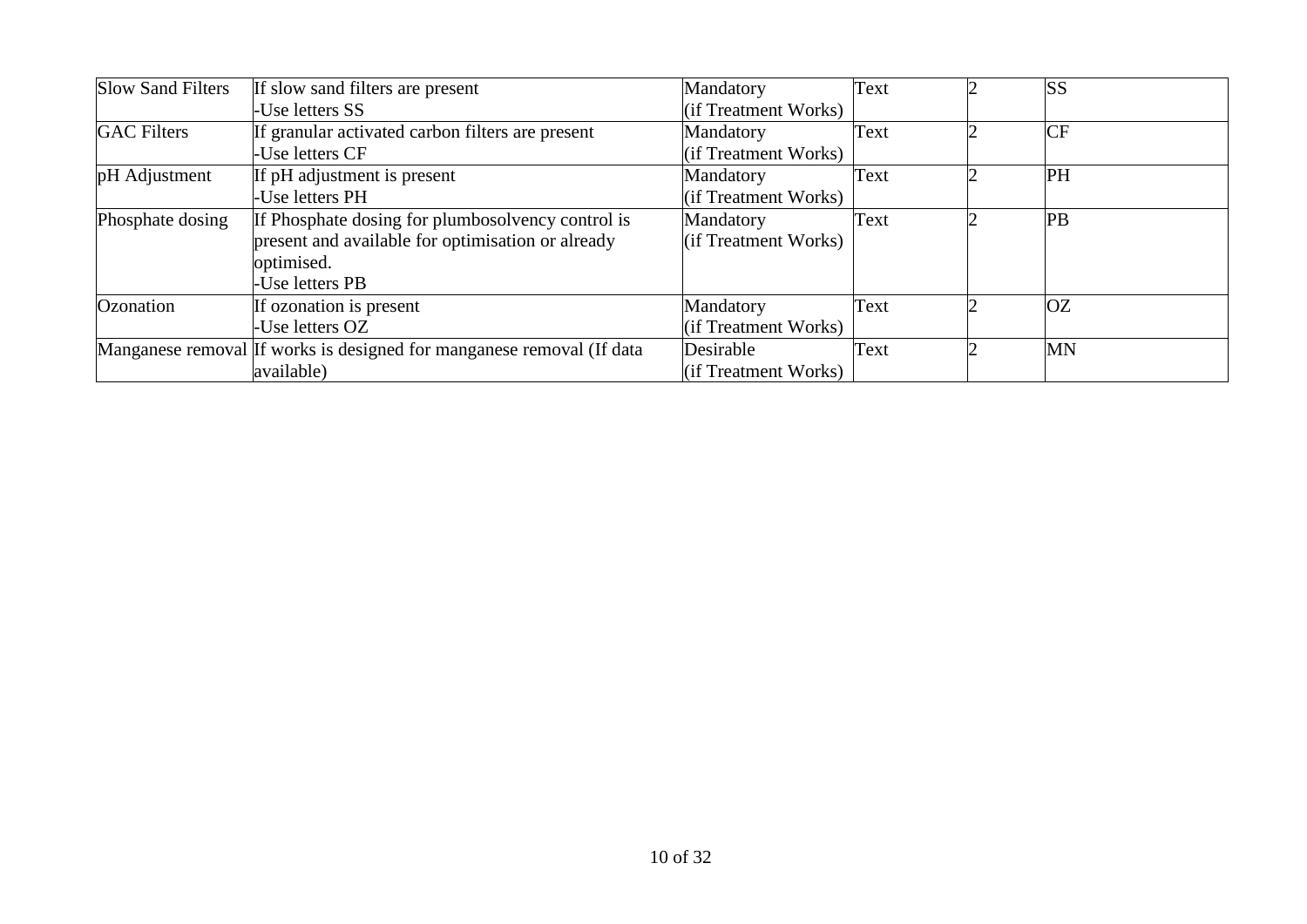#### **2 DATA TABLE Filename**

The filename should consist of the "SCO" followed by "DataMMMYY" . For example:

Filenames: SCODataJAN06.[csv]

- (i) The data table must contain records for each individual parameter sampled during a reporting month.
- (ii) Frequency of submission monthly (January data required by 21 March of reporting year)
- (iii) All date formats can be either DD/MM/YY or DD/MM/YYYY
- (iv) The fields must be in the order specified below.
- (v) Submit as single file (use comma separated variable format)
- (vi) Postcodes should be submitted in the following formats. R1 5NT, R12 5NT, RG12 5NT ie with a single space between the two parts of the code. Double or triple spacing should not be used.
- (vii) *Cryptosporidium* samples should be reported using the SiteRef prefixes "B" (raw) and "C" (final) instead of the usual "T" for treatment works. This reflects the fact that sample points for *Cryptosporidium* are at different locations to the taps used for regulatory compliance samples. Only regulatory sample data is required. Units will be *Cryptosporidium* oocysts per 10l.
- (viii) Raw water sampling required under the Surface Water Directives is required.

| <b>FIELD NAME</b>    | <b>FIELD DESCRIPTION</b>                                        | <b>STATUS</b>              | <b>FIELD</b>        |             | <b>FIELD FIELD EXAMPLE</b> |
|----------------------|-----------------------------------------------------------------|----------------------------|---------------------|-------------|----------------------------|
|                      |                                                                 | (Mandatory/Desirabl TYPE   |                     | <b>SIZE</b> | (for illustration only)    |
|                      |                                                                 |                            |                     |             |                            |
| <b>SiteRef</b>       | (As Details table)                                              | Mandatory                  | Text                | 13          | Z000000000014              |
| ParameterCode        | (As parameter list)                                             | Mandatory                  | Text                |             | A012                       |
| <b>LIMSNumber</b>    | Number of sample on Scottish Water's LIMS system Mandatory      |                            | Number              |             | 8746253                    |
| AnalysingLab         | Laboratory undertaking analysis on sample. If more              | Mandatory                  | Text                | 20          | Stornoway                  |
|                      | than one laboratory, provide name of laboratory                 |                            |                     |             |                            |
|                      | producing final result of analysis.                             |                            |                     |             |                            |
| SampleResult         | The actual result for individual sample.                        | Mandatory                  | Number -            |             | 54.3                       |
|                      |                                                                 |                            | Floating            |             |                            |
|                      |                                                                 |                            | point               |             |                            |
| $>$ or $<$ qualifier | Sample greater than or less than limit of detection             | Mandatory                  | Text ( $>$ or $<$ ) |             |                            |
|                      | Note: Leave blank if not applicable.                            |                            |                     |             |                            |
| GridReference-       | National Grid Reference (Eastings) to indicate                  | Mandatory for zonal Number |                     | 12          | 503675 or 503675.4         |
| Eastings             | exactly where the sample was taken $-$ either 6 figures samples |                            |                     |             |                            |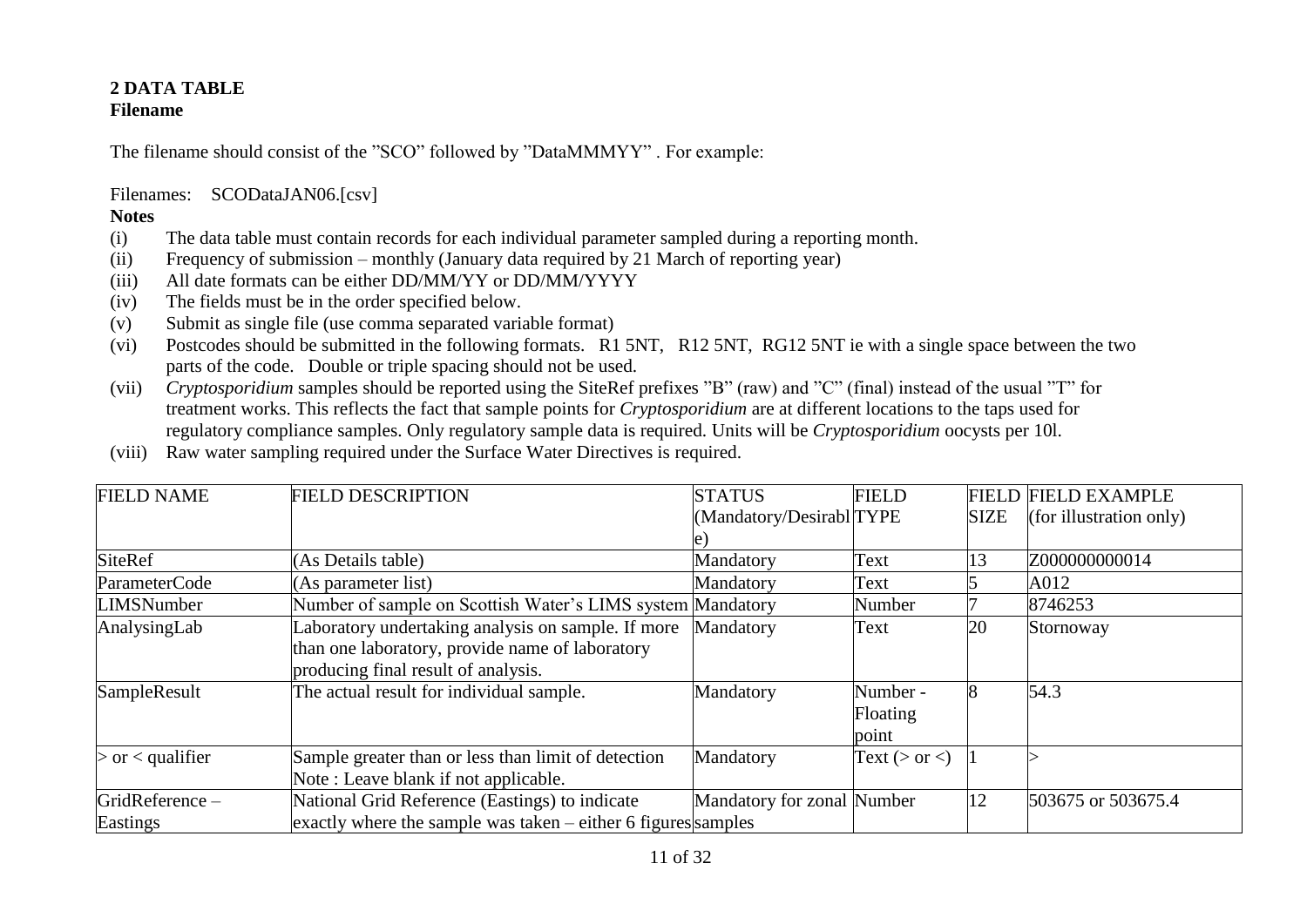|                    | or eight including decimal point (five or seven where            |                            |      |                             |                         |
|--------------------|------------------------------------------------------------------|----------------------------|------|-----------------------------|-------------------------|
|                    | relevant). (Samples in Zones only)                               |                            |      |                             |                         |
| GridReference-     | National Grid Reference (Northings) to indicate                  | Mandatory for zonal Number |      | 12                          | 132476 or 132476.7      |
| <b>Northings</b>   | exactly where the sample was taken–either 6 figures samples      |                            |      |                             |                         |
|                    | or eight including decimal point (five or seven where            |                            |      |                             |                         |
|                    | relevant). (Samples in Zones only)                               |                            |      |                             |                         |
| Post Code          | Post Code as in postal address                                   | Mandatory for zonal Text   |      | 10                          | EH <sub>6</sub> 6QQ     |
|                    | (Samples in Zones only - leave single space between samples      |                            |      |                             |                         |
|                    | in and out codes) See notes above.                               |                            |      |                             |                         |
| SampleDate         | Date sample taken in the format                                  | Mandatory                  | Date | 8/10                        | 04/01/04                |
|                    | DD/MM/YY or DD/MM/YYYY                                           |                            |      |                             |                         |
| SampleTime         | Time sample taken in the format                                  | Mandatory                  | Time | 5                           | 09:45                   |
|                    | HH:MM (24 hour clock)                                            |                            |      |                             |                         |
| UndertakingFlag    | Field to indicate if undertaking applies                         | Desirable                  | Text |                             | U                       |
|                    | Use letter U                                                     | If undertaking exists      |      |                             |                         |
|                    | Note: Leave blank if not applicable.                             |                            |      |                             |                         |
| SOIflag            | Leave blank                                                      | Not Applicable             | Text | 3                           |                         |
| AuthDeptFlag       | Field to indicate if a site is currently under an                | Desirable                  | Text |                             | A                       |
|                    | authorised departure                                             | If Authorised              |      |                             |                         |
|                    | Use letter A                                                     | Departure exists           |      |                             |                         |
|                    | Note: Leave blank if not applicable.                             |                            |      |                             |                         |
| <b>RPoWFlag</b>    | Leave blank                                                      | Not Applicable             | Text | $\overline{2}$              |                         |
| ReducedFlag        | Field to indicate if reduced sampling frequency                  | Mandatory                  | Text |                             | $\overline{\mathsf{R}}$ |
|                    | applies                                                          | If reduced sampling        |      |                             |                         |
|                    | Use letter R                                                     | applies                    |      |                             |                         |
|                    | Note: Leave blank if not applicable.                             |                            |      |                             |                         |
| PCVFailFlag        | Field to indicate if PCV standard or specification               | Mandatory                  | Text |                             | F                       |
|                    | exceeded                                                         |                            |      |                             |                         |
|                    | Use letter F                                                     |                            |      |                             |                         |
| <b>CustFitFlag</b> | Field to Indicate failure caused by customer fittings -Desirable |                            | Text | $\mathcal{D}_{\mathcal{L}}$ | <b>CT</b>               |
|                    | add comments in Comments field.                                  | If failure caused by       |      |                             |                         |
|                    | Use letters CT                                                   | customer tap               |      |                             |                         |
|                    | Note: Leave blank if not applicable                              |                            |      |                             |                         |
| <b>UTRFlag</b>     | Field to Indicate failure unlikely to recur                      | Desirable                  | Text | 3                           | <b>UTR</b>              |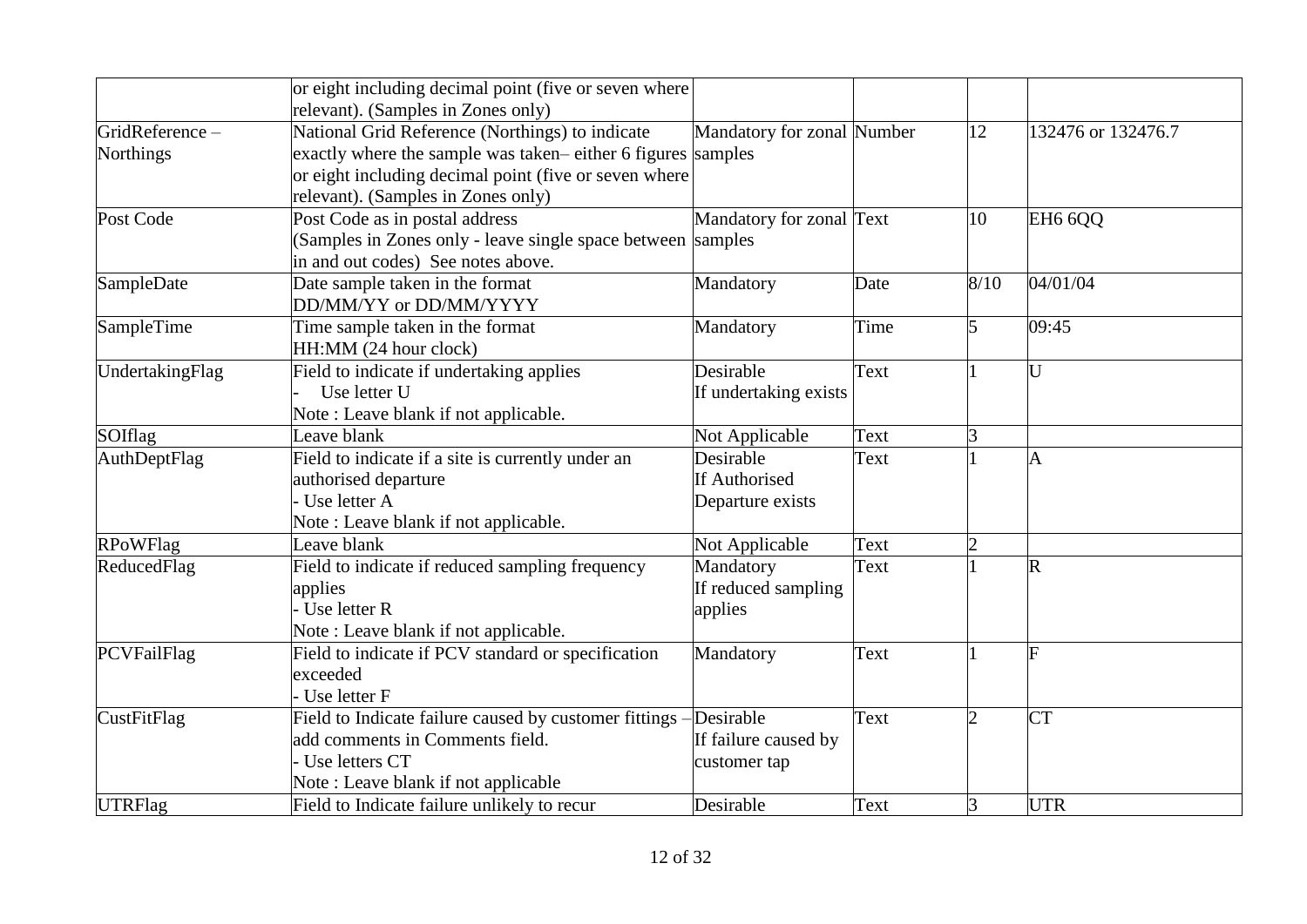|                    | Use letters UTR                                                             | If Investigation       |        |      |           |
|--------------------|-----------------------------------------------------------------------------|------------------------|--------|------|-----------|
|                    | Note: Leave blank if not applicable.                                        | complete               |        |      |           |
| PublicBuilding     | Field to Indicate sample was taken from building                            | Mandatory              | Text   |      | PB        |
|                    | supplying water to the public.                                              |                        |        |      |           |
|                    | Use letters PB                                                              |                        |        |      |           |
|                    | Note: Leave blank if not applicable                                         |                        |        |      |           |
| ResampleFlag       | Field to indicate if sample was taken as a resample                         | Mandatory              | Text   |      | <b>RS</b> |
|                    | for a previous failure                                                      | If this sample is a    |        |      |           |
|                    | Use letters RS                                                              | resample               |        |      |           |
|                    |                                                                             |                        |        |      |           |
| ResampleNumber     | Field to include LIMS sample number of any                                  | Mandatory              | Number |      | 8746253   |
|                    | resample which is taken in response to a failure of                         | If resample has been   |        |      |           |
|                    | this sample. Subsequent resample failures (ie.                              | taken in response to   |        |      |           |
|                    | resample of the resample) should have the further                           | this sample            |        |      |           |
|                    | resample number recorded against that sample.                               |                        |        |      |           |
| Comment on failure | General comments field i.e for PCV failure comment Leave Blank in Data Text |                        |        | 8000 |           |
|                    | This field will be populated automatically from the                         | file. Report in tables |        |      |           |
|                    | "Cause of Event" and "Actions Taken" fields of the                          | 11 and 14.             |        |      |           |
|                    | Event Form as well as the Outcome Form.                                     |                        |        |      |           |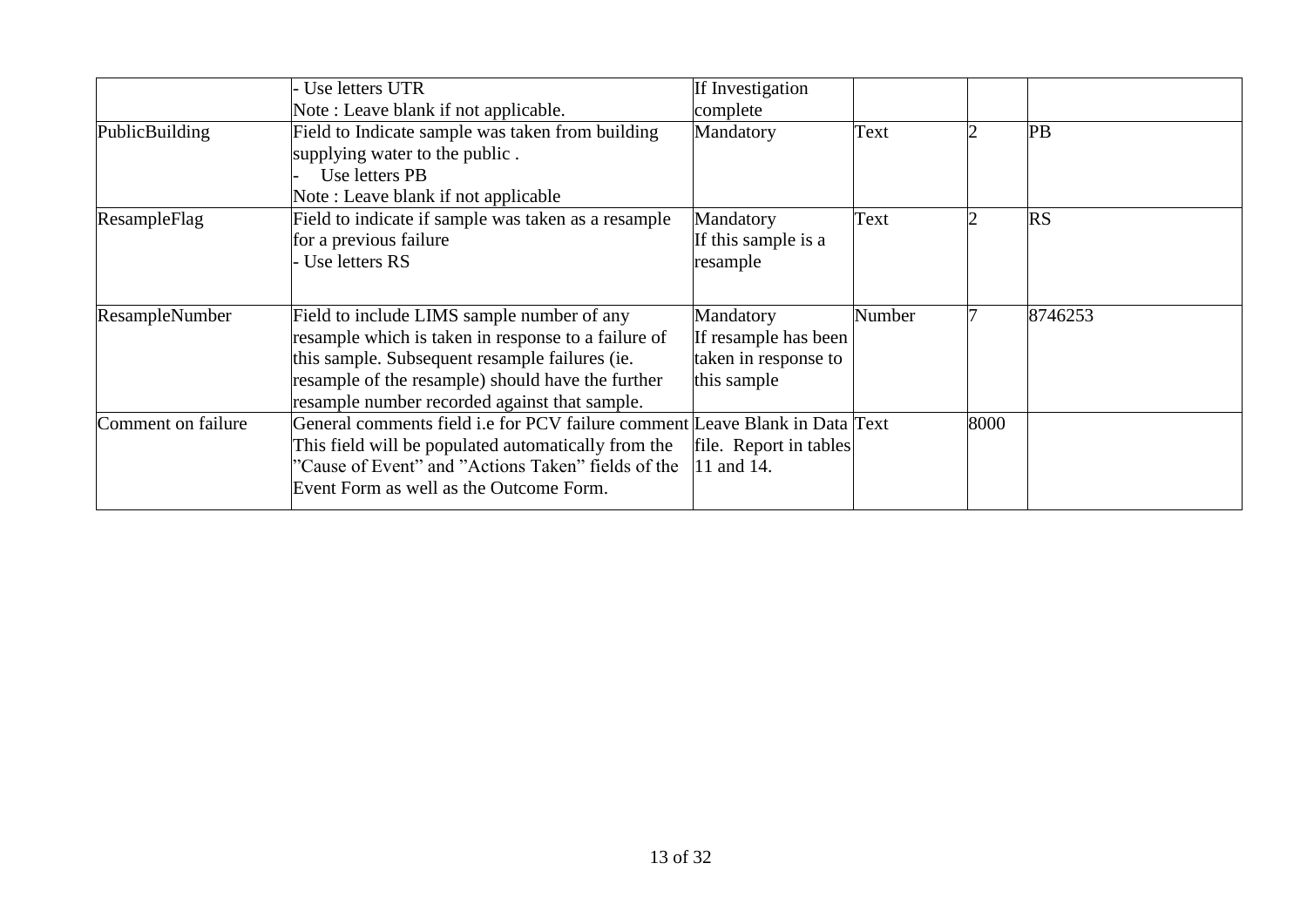## **3 SITE DETAILS TABLE**

## **Filename**

The filename should consist of "SCO" followed by "SiteDetMMMYY". For example:

Filename: SCOSiteDetJAN06.[csv]

- i. This table contains records for regulatory water supply zones supplied by service reservoirs, treatment works and by supply points. Include each authorised supply point, and each treatment works whether or not an authorised supply point. Include both Supply points and WTWs where they share the same site.
- ii. Where a site supplies multiple zones submit a separate record for each zone supplied
- iii. Frequency of submission with January data return.
- iv. The fields must be in the order specified below.

| <b>FIELD NAME</b> | <b>FIELD DESCRIPTION</b>                                        | <b>STATUS</b>              | <b>FIELD</b> | <b>FIELD</b> | <b>FIELD EXAMPLE</b>    |
|-------------------|-----------------------------------------------------------------|----------------------------|--------------|--------------|-------------------------|
|                   |                                                                 | (Mandatory/Desirable) TYPE |              | <b>SIZE</b>  | (for illustration only) |
| <b>SiteRef</b>    | Service reservoir, Water Treatment works or Supply              | Mandatory                  | Text         | 13           | S005000000004           |
|                   | point (As Details table)                                        |                            |              |              |                         |
| SiteRefZone       | Zone reference supplied by site above. (As Details              | Mandatory                  | Text         | 13           | Z000000000002           |
|                   | table).                                                         |                            |              |              |                         |
| Volume            | <b>Estimate</b> of the volume of water supplied <b>daily</b> in | Mandatory if water         | Number -     | 10           | 33500                   |
|                   | cubic metres to the zone from each water treatment              | treatment works            | floating     |              |                         |
|                   | works. (It is not necessary to estimate the volume              | (desirable for service)    | point        |              |                         |
|                   | supplied to the zone from a supply point, not being a           | reservoirs)                |              |              |                         |
|                   | treatment works, and in such cases this field should be         |                            |              |              |                         |
|                   | left blank.)                                                    |                            |              |              |                         |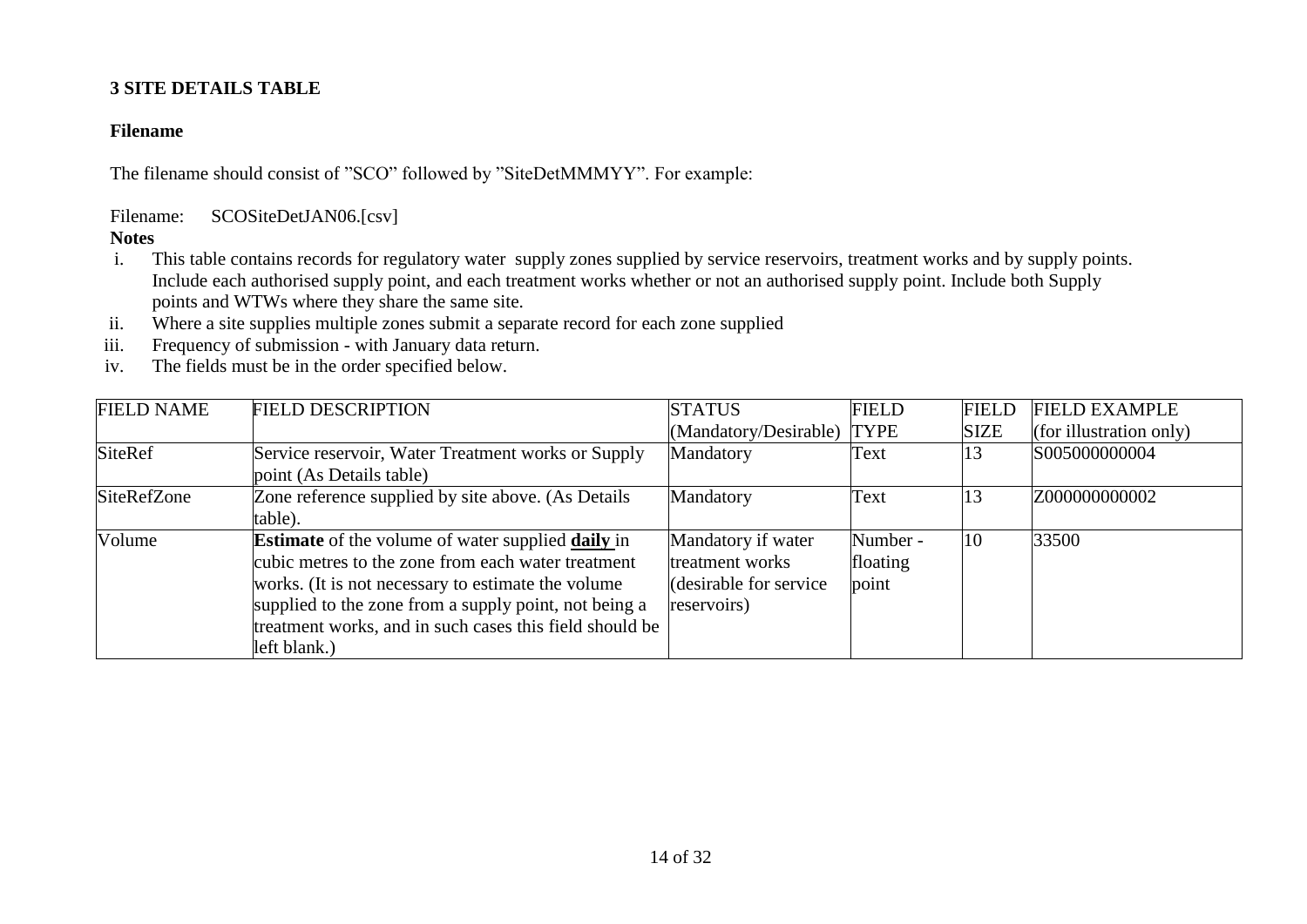# **4 OUT OF SERVICE TABLE**

## **Filename**

The filename should consist of the "SCO" followed by "OutServMMMYY". For example:

Filename: SCOOutServJUN06.[csv] (first 6 months of year)

Filename: SCOOutServDEC06.[csv] (second 6 months of year)

- (i) The Out of Service table must contain details on any **sites (water treatment works and service resevoirs)** that are out of service for planned reasons (eg. not weather related or other unforeseen situation) during the reporting period. (i.e. 6 monthly)
- (ii) StartDate is first FULL day out of service, EndDate is last FULL day out of service
- (iii) For assets that are out of supply before or after the reporting period it is suggested that the start and end dates relate to the period of the report i.e. 01/01/06 or 30/06/06, rather than the specific out of service dates for the asset.
- (iv) For situations where works are "available for use" but are were not used (eg works normally used on specific days of the week) treat as IN use.
- (v) Frequency of submission twice yearly ( with July and January data for preceding six months).
- (vi) All date formats can be either DD/MM/YY or DD/MM/YYYY
- (vii) The fields must be in the order specified below, supply a record for each instance a site is out of service.

| <b>FIELD NAME</b> | <b>FIELD DESCRIPTION</b>                                                                                                                                 | <b>STATUS</b>              | <b>FIELD</b> | <b>FIELD</b> | <b>FIELD EXAMPLE</b>                                 |
|-------------------|----------------------------------------------------------------------------------------------------------------------------------------------------------|----------------------------|--------------|--------------|------------------------------------------------------|
|                   |                                                                                                                                                          | (Mandatory/Desirable) TYPE |              | <b>SIZE</b>  | (for illustration only)                              |
| <b>SiteRef</b>    | (As Details table)                                                                                                                                       | Mandatory                  | Text         | 13           | T000000000003                                        |
| <b>StartDate</b>  | Out of service period date in the format DD/MM/YY.<br>(first day out of service)                                                                         | Mandatory                  | Date         | 8/10         | 01/02/04                                             |
| EndDate           | Out of service period end date in the format<br>DD/MM/YY (last day out of service)                                                                       | Mandatory                  | Date         | 8/10         | 30/05/04                                             |
| Days              | Number of days OUT of service (1-182)                                                                                                                    | Mandatory                  | Integer      |              | 119                                                  |
| Reason            | Reason for site being out of service<br>Format Insert in double quotation marks. This will<br>ensure correct loading of fields in the DWQR's<br>database | Mandatory                  | Text         | 8000         | Treatment works out of<br>service due to maintenance |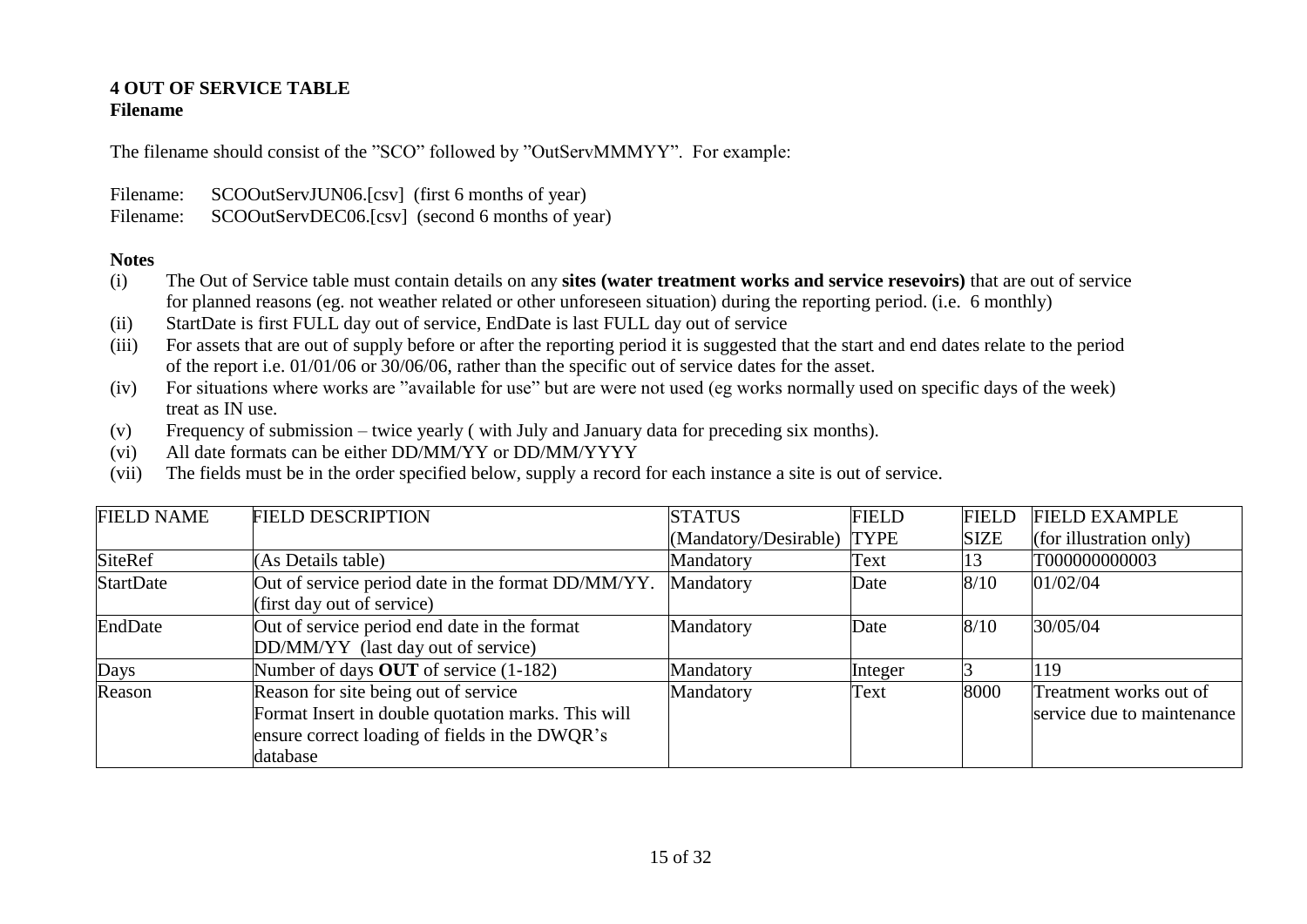#### **5 SCHEDULE SHORTFALL TABLE Filename**

The filename should consist of "SCO" followed by "ShortMMMYY". For example:

Filename: SCOShortMAR06.[csv] (first 3 months of year)

Filename: SCOShortJUN/SEP/DEC06.[csv]

- (i) The Schedule Shortfall table must contain details of sheduled samples NOT taken during the reporting period. (i.e. 6 monthly)
- (ii) Frequency of submission quarterly (with March, June, September and December data).
- (iii) All date formats can be either DD/MM/YY or DD/MM/YYYY
- (iv) The fields must be in the order specified below. A separate record must be supplied for every missed sample or sample result. (includes every pesticide in monitoring suite)

| <b>FIELD NAME</b> | <b>FIELD DESCRIPTION</b>                                                                                                                                                                                                                 | <b>STATUS</b>              | <b>FIELD</b> | <b>FIELD</b> | <b>FIELD EXAMPLE</b>                         |
|-------------------|------------------------------------------------------------------------------------------------------------------------------------------------------------------------------------------------------------------------------------------|----------------------------|--------------|--------------|----------------------------------------------|
|                   |                                                                                                                                                                                                                                          | (Mandatory/Desirable) TYPE |              | <b>SIZE</b>  | (for illustration only)                      |
| <b>SiteRef</b>    | (As Details table)                                                                                                                                                                                                                       | Mandatory                  | Text         | 13           | Z000000000007                                |
| ParameterCode     | (As Data table)                                                                                                                                                                                                                          | Mandatory                  | Text         |              | <b>B011</b>                                  |
| SampleDate        | Date scheduled sample not taken. Date in the format<br>DD/MM/YY or DD/MM/YYYY (see above)                                                                                                                                                | Mandatory                  | Date         | 8/10         | 25/12/04                                     |
| Reason            | Reason for sample not taken <i>i.e</i> Frequency comment<br>If table is submitted in comma separated variable (.csv)<br>format Insert in double quotation marks. This will<br>ensure correct loading of fields in the DWQR's<br>database | Mandatory                  | Text         | 8000         | Sample not taken due to<br>Christmas holiday |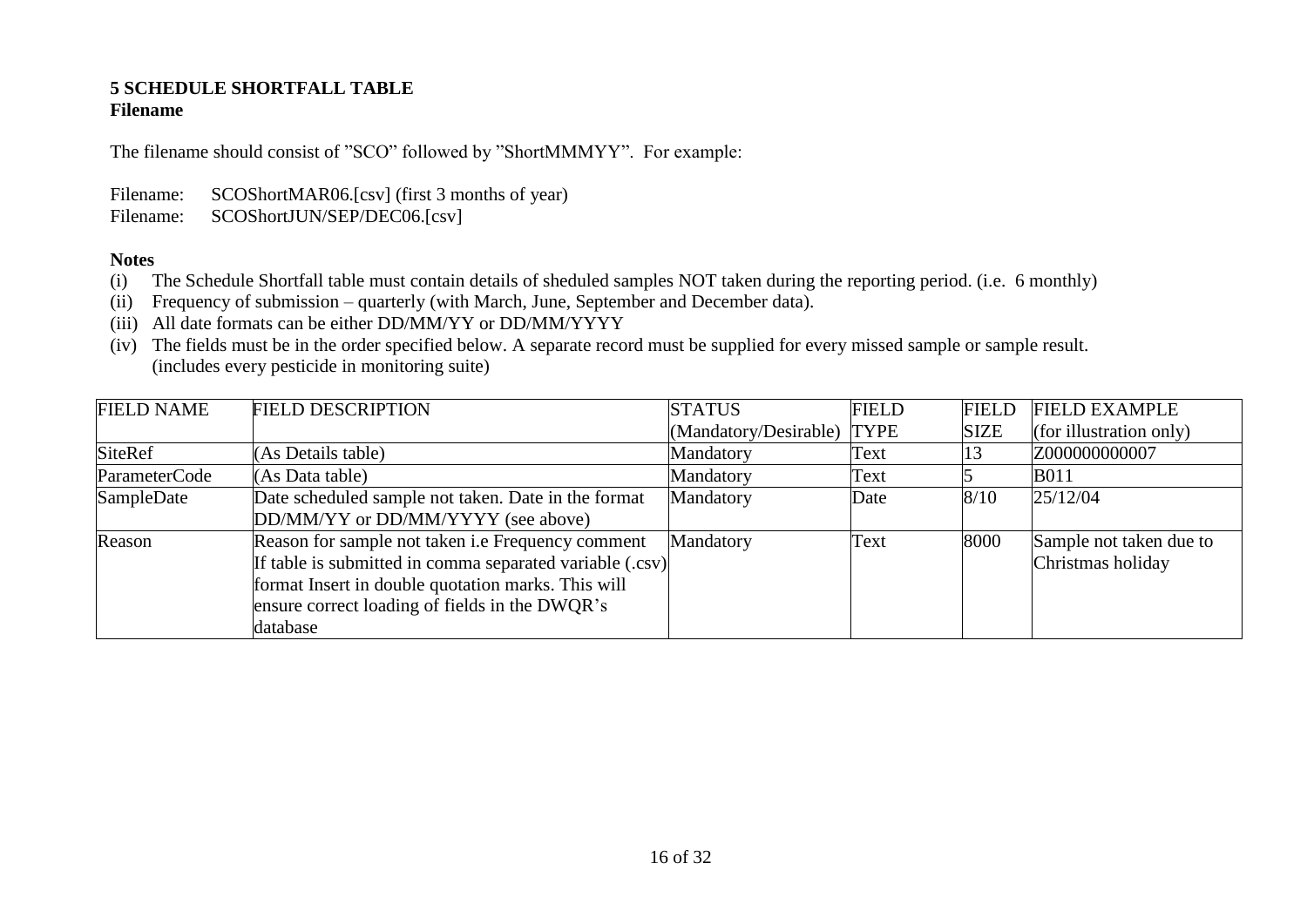#### **6 CHECK DETAILS TABLE Filename**

The filename should consist of "SCO" followed by "CheckMMMYY". For example:

Filename: SCOCheckJAN06.[csv]

## **Notes**

(i) The Check Details table must contain details on sites and corresponding parameters to identify authorised supply points and assess check and audit sample frequencies for the duration of the reporting period.

(ii) Frequency of submission – with January data return or on change of information.

(iii) The fields must be in the order specified below.

| <b>FIELD NAME</b> | <b>FIELD DESCRIPTION</b>                                                                                                                                                                                                                                                                | <b>STATUS</b>                                                                                                                      | <b>FIELD</b> | <b>FIELD</b> | <b>FIELD EXAMPLE</b>    |
|-------------------|-----------------------------------------------------------------------------------------------------------------------------------------------------------------------------------------------------------------------------------------------------------------------------------------|------------------------------------------------------------------------------------------------------------------------------------|--------------|--------------|-------------------------|
|                   |                                                                                                                                                                                                                                                                                         | (Mandatory/Desirable)                                                                                                              | <b>TYPE</b>  | <b>SIZE</b>  | (for illustration only) |
| <b>SiteRef</b>    | (As Details table)                                                                                                                                                                                                                                                                      | Mandatory                                                                                                                          | Text         | l3           | S000000000014           |
| ParameterCode     | (As Data table)                                                                                                                                                                                                                                                                         | Mandatory                                                                                                                          | Text         |              | A001                    |
| CheckorAudit      | Field to indicate whether the record requires Check or<br>Audit sampling (if frequency of sampling changes use<br>situation at end of reporting period)<br>Use letter CM for Check sampling<br>Use letter AM for Audit sampling                                                         | Mandatory for water<br>treatment works,<br>supply points and<br>zones; leave blank for<br>samples taken from<br>service reservoirs | Text         |              | <b>CM</b>               |
| AuthSPFlag        | Field to indicate if site is an authorised supply point for Mandatory if<br>this parameter. (i.e.the company has sought specific<br>approval from DWQR to allow supply point<br>monitoring for this parameter at this point)- Use letters<br>SP<br>Note: Leave blank if not applicable. | authorised SP                                                                                                                      | Text         |              | <b>SP</b>               |
| AutoSPFlag        | Field to indicate if site is an automatic<br>supply point for this parameter. (i.e supply point<br>monitoring for this parameter and location is permitted<br>under Regulation $8(1)$ of the Regulations). Use letters                                                                  | Mandatory if automatic Text<br><b>SP</b>                                                                                           |              |              | <b>ASP</b>              |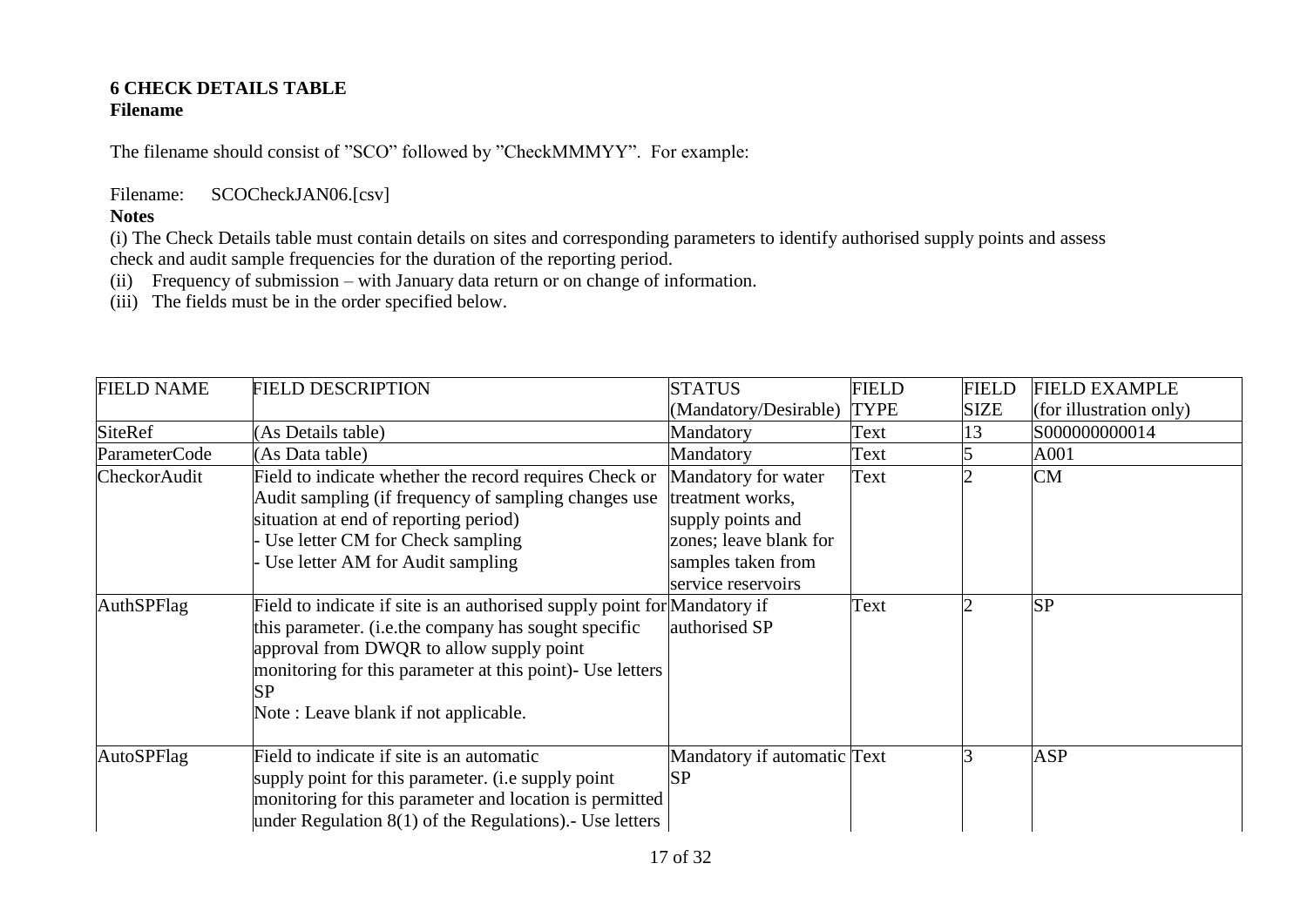|             | ASP<br>Note: Leave blank if not applicable.                                                                                                                                   |                   |      |      |    |
|-------------|-------------------------------------------------------------------------------------------------------------------------------------------------------------------------------|-------------------|------|------|----|
| ReducedFlag | Field to indicate if reduced sampling frequency applies Mandatory if reduced<br>- Use letter R<br>Note: Leave blank if not applicable.                                        | sampling applies  | Text |      | ΙR |
| Comments    | To include designation dates for any frequency change. Mandatory if<br>Insert in double quotation marks. This will ensure<br>correct loading of fields in the DWQR's database | monitoring change | Text | 8000 |    |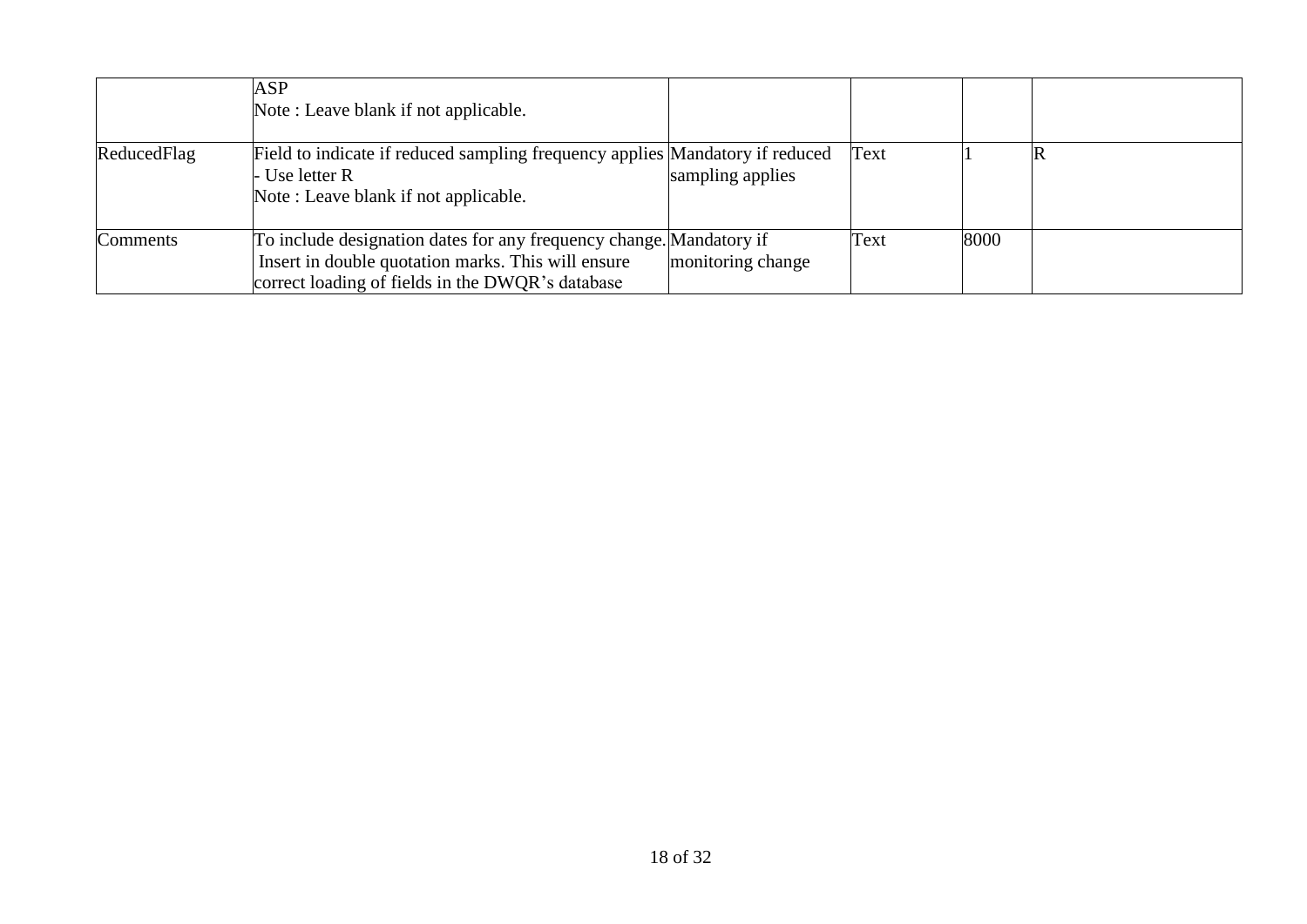#### **7 PESTICIDE MONITORING TABLE Filename**

The filename should consist of SCO followed by "PestMonMMMYY". For example:

Filename: SCOPestMonJAN06.[csv]

## **Notes**

(i) The Pesticide Monitoring table specifies which pesticides Scottish Water tests for at each zone or supply point. This will identify pesticide 'missing records' in the Data Table

- (ii) Frequency of submission with January data return or on change of information.
- (iii) The fields must be in the order specified below.

(iv) Submit a separate record for each pesticide tested at a zone or supply point (do not refer to 'all zones' or pesticides suites)

| <b>FIELD NAME</b> | <b>FIELD DESCRIPTION</b>                 | <b>STATUS</b>              | <b>FIELD</b> | FIELL       | <b>FIELD EXAMPLE</b>    |
|-------------------|------------------------------------------|----------------------------|--------------|-------------|-------------------------|
|                   |                                          | (Mandatory/Desirable) TYPE |              | <b>SIZE</b> | (for illustration only) |
| <b>SiteRef</b>    | Zone or supply point (As Details table). | Mandatorv                  | Text         |             | Z030000000004           |
| PesticideCode     | (As in parameter list)                   | Mandatorv                  | Text         |             | P <sub>028</sub>        |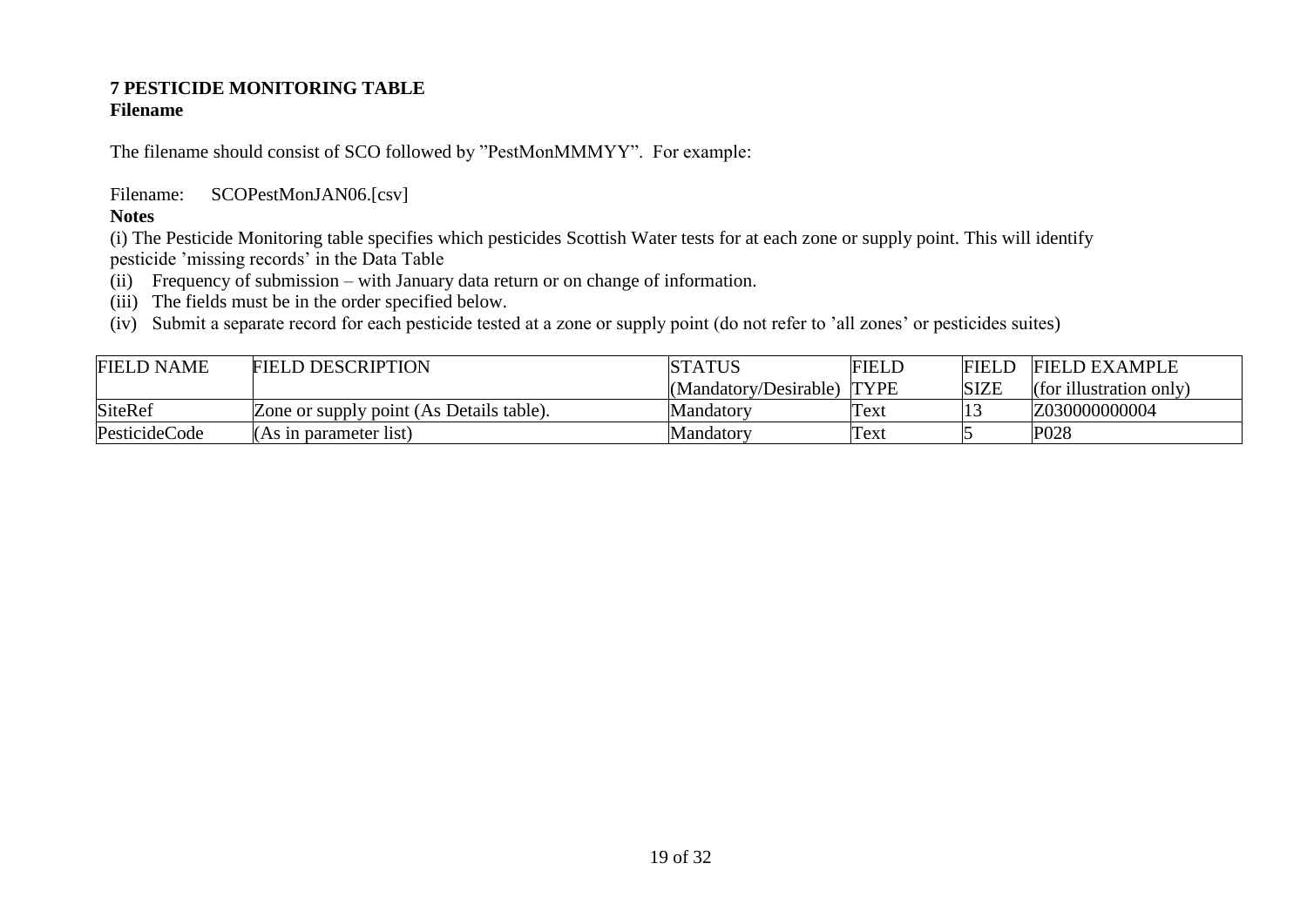#### **8 AUTHORITY DETAILS TABLES (2 Tables) Filename**

The filename should consist of SCO followed by "[LA][HPA]DetMMMYY". For example:

Filename: SCOLADetJAN06.[csv] Filename: SCOHPADetJAN06.[csv]

#### **Notes**

- (i) LADet identifies the link for water supply zones and Local Authorities.
- (ii) HPADet identifies the link for water supply zones and NHS Boards.
- (iii) There must be a separate record for each Local Authority and NHS Board where a supply zone is situated in more than one area.
- (iv) Frequency of submission with January data return or on change of information.
- (v) The fields must be in the order specified below.

## **SCOLADetJAN04.[csv][xls]**

| <b>FIELD NAME</b> | <b>FIELD DESCRIPTION</b>                                                                                                                                                   | <b>STATUS</b>             | <b>FIELD</b> | <b>FIELD</b> | <b>FIELD EXAMPLE</b>                                     |
|-------------------|----------------------------------------------------------------------------------------------------------------------------------------------------------------------------|---------------------------|--------------|--------------|----------------------------------------------------------|
|                   |                                                                                                                                                                            | (Mandatory/optional) TYPE |              | <b>SIZE</b>  | (for illustration only)                                  |
| SiteRef           | (As Details table- water supply zones only)                                                                                                                                | Mandatory                 | Text         |              | Z000000000045                                            |
| LAName            | Local Authority (LA) name.<br>Note: There must be a separate record for each Local<br>Authority where a supply zone is situated in more than<br>one LA area.               | Mandatory                 | Text         | 100          | Madeup County D.C                                        |
| <b>LAAddress</b>  | Contact address for Local Authority (do not name<br>individual).<br>Insert in double quotation marks. This will ensure correct<br>loading of fields in the DWQR's database | Mandatory                 | Text         | 200          | DC Offices, 37 Example<br>Road, Auchtermuchty XX5<br>X89 |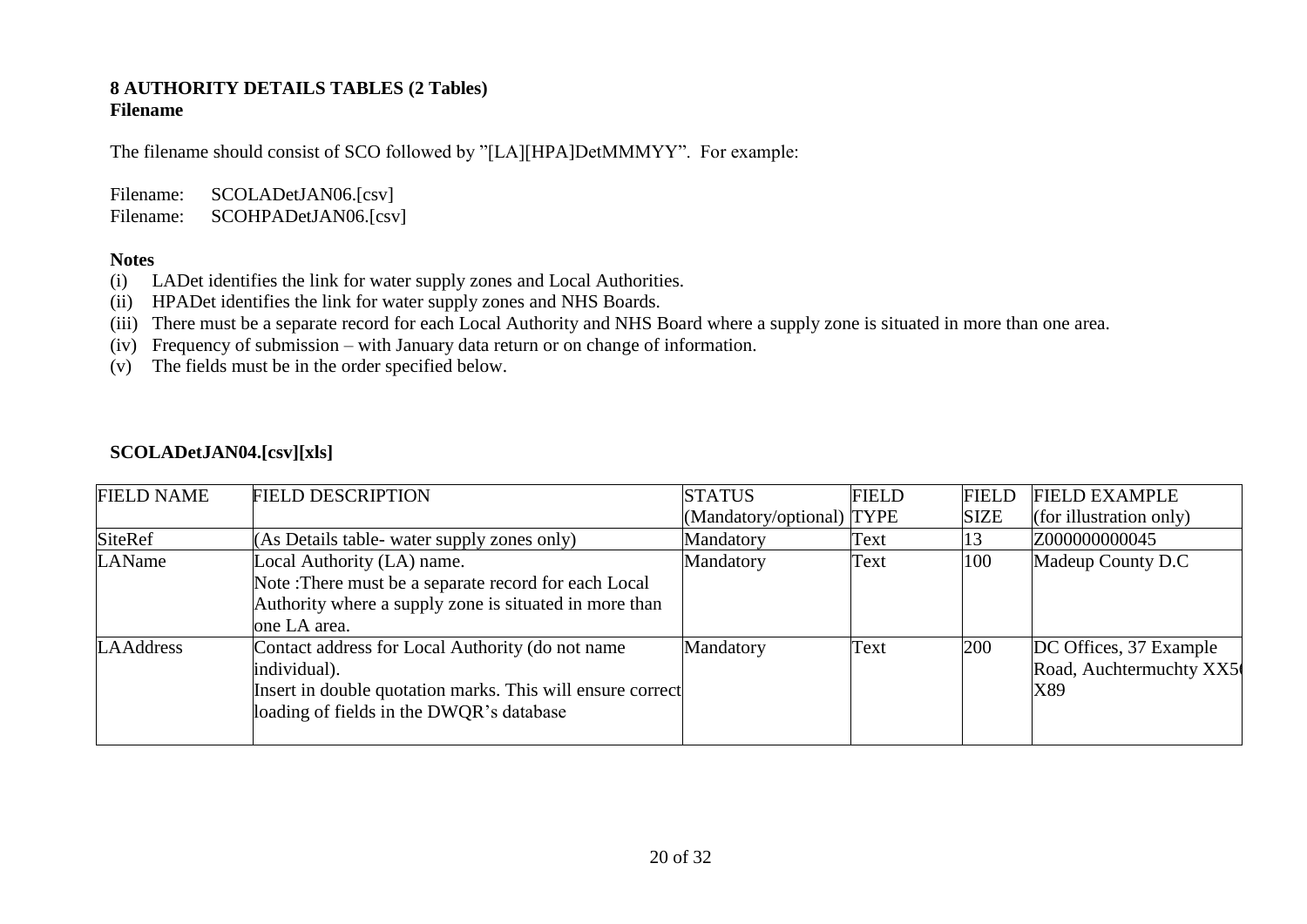## **SCOHPADetJAN04**

| <b>FIELD NAME</b>     | <b>FIELD DESCRIPTION</b>                                         | <b>STATUS</b>             | <b>FIELD</b> | <b>FIELD</b> | <b>FIELD EXAMPLE</b>      |
|-----------------------|------------------------------------------------------------------|---------------------------|--------------|--------------|---------------------------|
|                       |                                                                  | (Mandatory/optional) TYPE |              | <b>SIZE</b>  | (for illustration only)   |
| <b>SiteRef</b>        | (As Details table- water supply zones only)                      | Mandatory                 | Text         | L5           | Z000000000045             |
| <b>NHS Board Name</b> | NHS Board Name.                                                  | Mandatory                 | Text         | 100          | Madeup NHS Board name     |
|                       | Note: There must be a separate record for each NHS               |                           |              |              |                           |
|                       | Board where a supply zone is situated in more than one           |                           |              |              |                           |
|                       | NHS Board area.                                                  |                           |              |              |                           |
|                       | NHS BoardAddress Contact address for Consultant in Public Health | Mandatory                 | Text         | 200          | NHS House, 14 False Road. |
|                       | Medicine at the NHS board (do not name individual).              |                           |              |              | Auchterarder XX34 X21     |
|                       | Insert in double quotation marks. This will ensure correct       |                           |              |              |                           |
|                       | loading of fields in the DWQR's database                         |                           |              |              |                           |
|                       |                                                                  |                           |              |              |                           |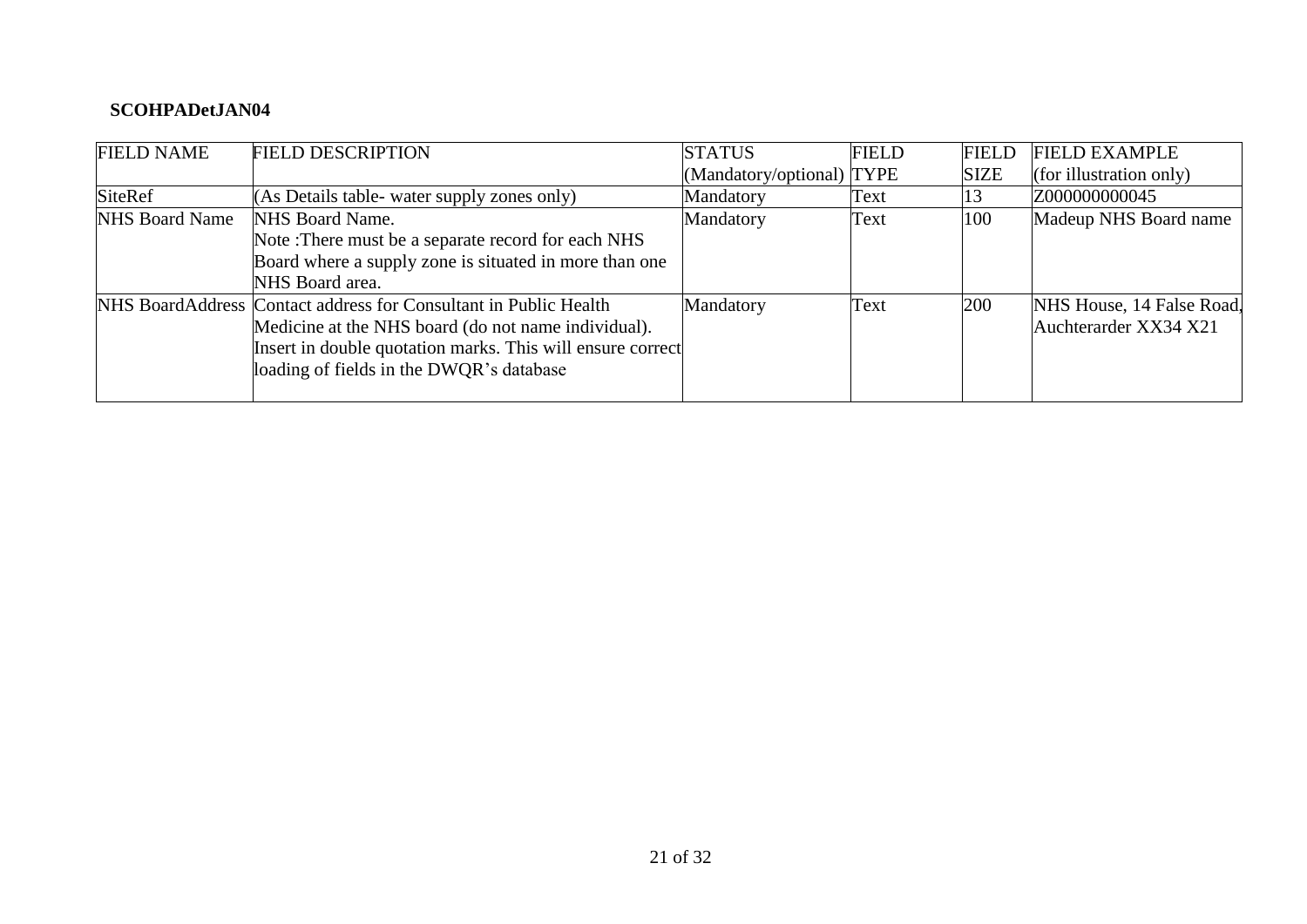## **9 RAW SOURCE DETAILS TABLE**

#### **Filename**

The filename should consist of "SCO" followed by "RawSourceMMMYY". For example:

Filename: SCORawSourceJAN06.[csv]

## **Notes**

i. This table contains the records of which raw water sources supply which treatment works. Include each raw source where this is considered a separate asset. All raw sources included in Table 1 Details must be included in this table, including those source references which represent combined raw water sample points and have an ID corresponding to that of the WTW preceded by the letter "A". ii. Where a source supplies multiple water treatment works submit a separate record for each works supplied.

iii.Frequency of submission - annually with January data return.

iv. The fields must be in the order specified below.

| <b>FIELD NAME</b>   | <b>FIELD DESCRIPTION</b>                            | <b>STATUS</b>              | <b>FIELD</b> | <b>FIELD</b> | <b>FIELD EXAMPLE</b>    |
|---------------------|-----------------------------------------------------|----------------------------|--------------|--------------|-------------------------|
|                     |                                                     | (Mandatory/Desirable) TYPE |              | <b>SIZE</b>  | (for illustration only) |
| SiteRef             | Raw Water Source (As Details table)                 | Mandatory                  | Text         | 13           | A005000000004           |
| <b>SiteRefWorks</b> | Treatment works reference supplied by source above. | Mandatory                  | Text         | 13           | T005000000002           |
|                     | (As Details table).                                 |                            |              |              |                         |
| SourceType          | Choose from                                         | Mandatory                  | Text         |              | LO                      |
|                     | Boreholes and Springs – BS                          |                            |              |              |                         |
|                     | Impounding Reservoir $- IR$                         |                            |              |              |                         |
|                     | $Lochs - LO$                                        |                            |              |              |                         |
|                     | Rivers and Burns $-$ RB                             |                            |              |              |                         |
|                     | Combined Raw Sample Point – CR                      |                            |              |              |                         |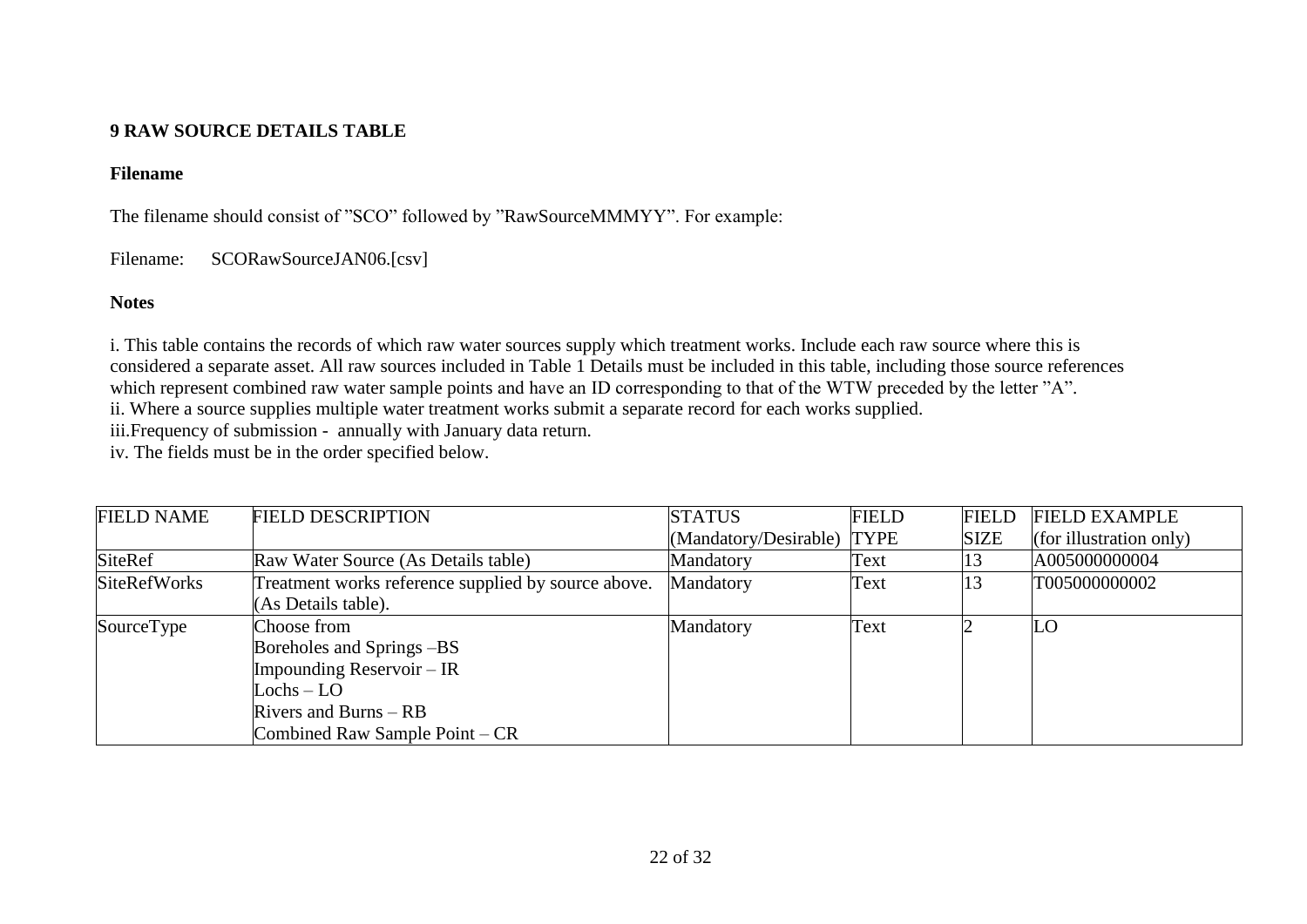## **10A CONSUMER COMPLAINTS**

#### **Filename**

The filename should consist of "SCO" followed by "ComplaintsMMMYY". For example:

Filename: SCOComplaintsJUN06.[csv] (first 6 months of year)

Filename: SCOComplaintsDEC06.[csv] (second 6 months of year)

## **Notes**

i. This table contains the records of consumer complaints and relating to water quality received during the reporting period (6 monthly) year.

ii. Data should be submitted for each Regulatory Supply Zone which appears in the Details table.

iii. Scottish Water Region refers to the regional area which contains that supply zone. Where a zone covers more than one region, the region covering the majority of the Regulatory Supply Zone should be provided.

iv. Frequency of submission – twice yearly ( with July and January data).

v. The fields must be in the order specified below.

| <b>FIELD NAME</b>              | <b>FIELD DESCRIPTION</b>                                                      | <b>STATUS</b>         | <b>FIELD</b> | <b>FIELD</b> | <b>FIELD EXAMPLE</b>    |
|--------------------------------|-------------------------------------------------------------------------------|-----------------------|--------------|--------------|-------------------------|
|                                |                                                                               | (Mandatory/Desirable) | <b>TYPE</b>  | <b>SIZE</b>  | (for illustration only) |
| <b>SiteRef</b>                 | Regulatory Water Supply Zone (As Details table)                               | Mandatory             | Text         |              | Z005000000004           |
| Scottish Water<br>Region       | Scottish Water Region into which Regulation Zone Mandatory<br>mostly falls    |                       | Text         | 80           | <b>Nith</b>             |
| WQ Chlorine<br>Taste/Smell     | No. of complaints due to chlorinous or phenolic tastes Mandatory<br>or odours |                       | Integer      |              | 10                      |
| <b>WQ</b> Discoloured<br>Water | No. Of complaints due to dirty or coloured water                              | Mandatory             | Integer      |              | 34                      |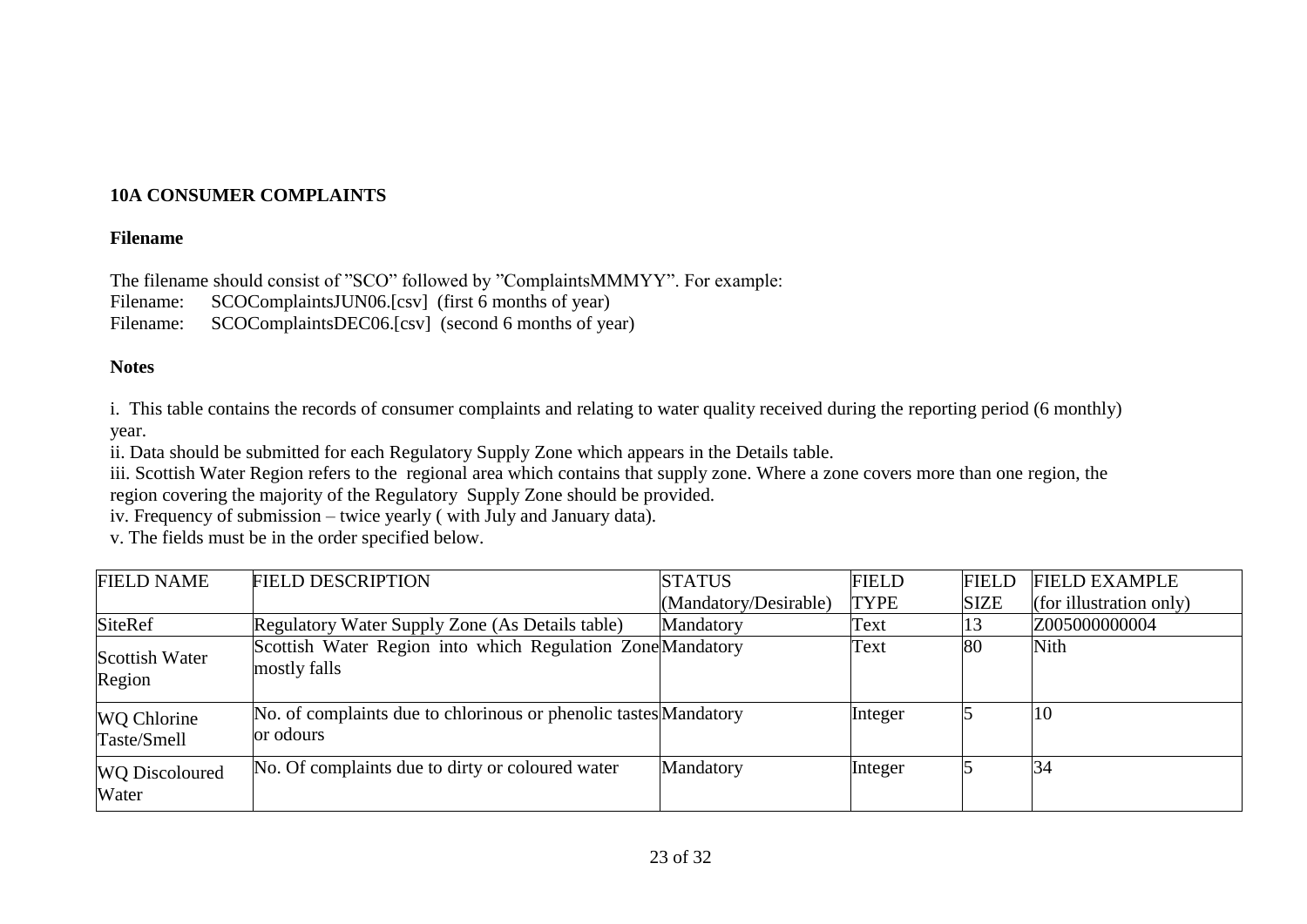| WQ Illness due to<br>Water            | No. of complaints of illness perceived by the Mandatory<br>consumer to be due to the water supply                                      |           | Integer | 21  |
|---------------------------------------|----------------------------------------------------------------------------------------------------------------------------------------|-----------|---------|-----|
| <b>WQ Metallic Taste</b>              | No. of complaints due to chlorinous or phenolic tastes Mandatory<br>or odours                                                          |           | Integer |     |
| WQ Milky Cloudy<br>Water              | No. Of complaints due to cloudy or aerated water                                                                                       | Mandatory | Integer |     |
| WQ Musty/Earthy<br>Taste/Smell        | No. of complaints due to earthy or musty tastes and Mandatory<br>odours                                                                |           | Integer | 678 |
| WQ Organisms in<br>Water              | No. of complaints due to organisms perceived by Mandatory<br>consumers as originating from the water supply                            |           | Integer |     |
| <b>WQ</b> Particles in<br>Water       | No. of complaints due to particulate matter perceived Mandatory<br>by consumers to be originating from the water supply                |           | Integer |     |
| <b>WQ</b> Request for<br>Info/Leaflet | No. Of requests for general water quality information Mandatory                                                                        |           | Integer |     |
| <b>WQ</b> Sample<br>Request           | No. of requests for a water supply to be tested on Mandatory<br>water quality grounds, not already included in the<br>categories above |           | Integer |     |
| <b>WQ Stained</b><br>Washing          | No. of complaints of laundry stained by discoloured Mandatory<br>water                                                                 |           | Integer |     |
| Other Complaint                       | Other complaint about water quality not covered Mandatory<br>above                                                                     |           | Integer | 34  |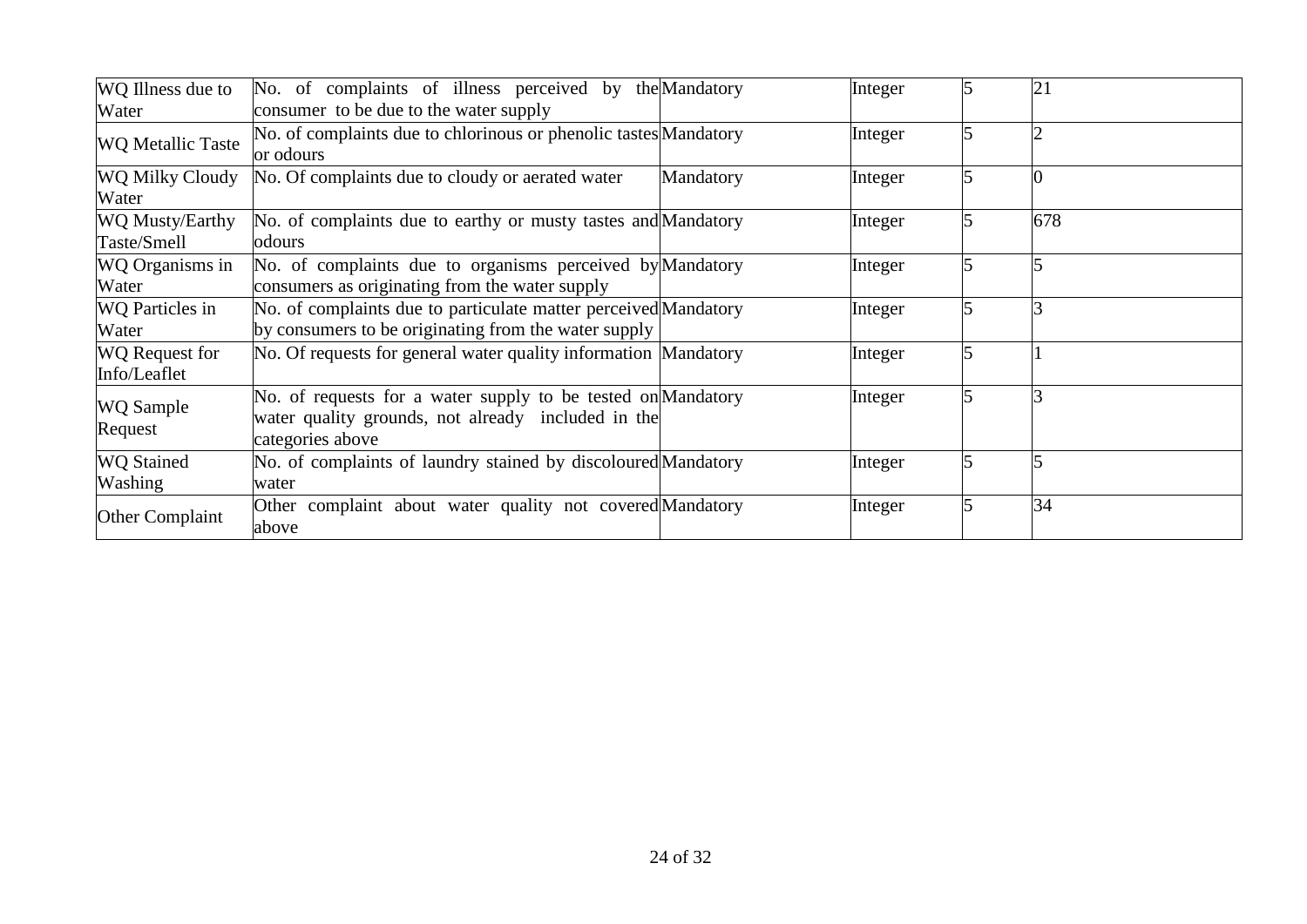## **10B CONSUMER ENQUIRIES**

## **Filename**

The filename should consist of "SCO" followed by "Enquiries MMMYY". For example:

Filename: SCOEnquiriesJUN06.[csv] (first 6 months of year) Filename: SCOEnquiriesDEC06.[csv] (second 6 months of year)

## **Notes**

i. This table contains the records of consumer enquiries relating to water quality received during the reporting period (6 monthly)

ii. Data should be submitted for each Regulatory Supply Zone which appears in the Details table.

iii. Operational Area refers to the Scottish Water operational area which contains that supply zone. Where a zone covers more than one operational area, the operational area covering the majority of the Regulatory Supply Zone should be provided.

iv. Frequency of submission – twice yearly ( with July and January data).

v. The fields must be in the order specified below.

| <b>FIELD NAME</b>                 | <b>FIELD DESCRIPTION</b>                                                                          | <b>STATUS</b>         | <b>FIELD</b> | <b>FIELD</b> | <b>FIELD EXAMPLE</b>    |
|-----------------------------------|---------------------------------------------------------------------------------------------------|-----------------------|--------------|--------------|-------------------------|
|                                   |                                                                                                   | (Mandatory/Desirable) | <b>TYPE</b>  | <b>SIZE</b>  | (for illustration only) |
| <b>SiteRef</b>                    | Regulatory Water Supply Zone (As Details table)                                                   | Mandatory             | Text         | l3           | Z005000000004           |
| Scottish Water<br>Region          | Scottish Water Operational Area<br>into<br><b>Regulation Zone mostly falls</b>                    | whichMandatory        | Text         | 80           | Nith                    |
| <b>WQ Chlorine</b><br>Taste/Smell | No. of complaints due to chlorinous or phenolic tastes Mandatory<br>or odours                     |                       | Integer      |              | 10                      |
| <b>WQ</b> Discoloured<br>Water    | No. Of complaints due to dirty or coloured water                                                  | Mandatory             | Integer      |              | 34                      |
| WQ Illness due to<br>Water        | No. of complaints of illness perceived by the Mandatory<br>consumer to be due to the water supply |                       | Integer      |              | $\overline{21}$         |
| <b>WQ Metallic Taste</b>          | No. of complaints due to chlorinous or phenolic tastes Mandatory<br>or odours                     |                       | Integer      |              |                         |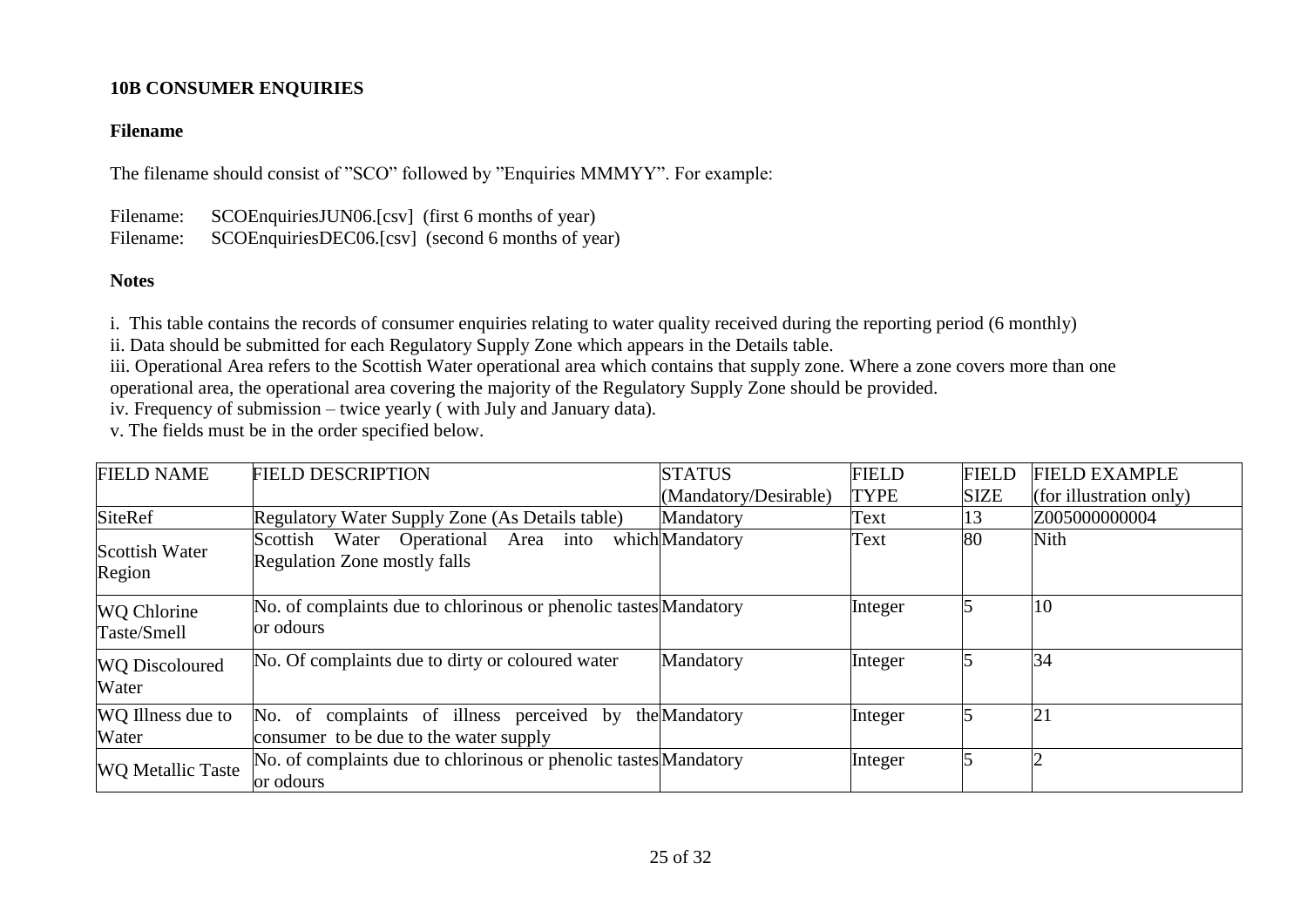|                        | WQ Milky Cloudy No. Of complaints due to cloudy or aerated water | Mandatory | Integer |     |
|------------------------|------------------------------------------------------------------|-----------|---------|-----|
| Water                  |                                                                  |           |         |     |
| WQ Musty/Earthy        | No. of complaints due to earthy or musty tastes and Mandatory    |           | Integer | 678 |
| Taste/Smell            | odours                                                           |           |         |     |
| WQ Organisms in        | No. of complaints due to organisms perceived by Mandatory        |           | Integer |     |
| Water                  | consumers as originating from the water supply                   |           |         |     |
| <b>WQ</b> Particles in | No. of complaints due to particulate matter perceived Mandatory  |           | Integer |     |
| Water                  | by consumers to be originating from the water supply             |           |         |     |
| <b>WQ</b> Request for  | No. Of requests for general water quality information Mandatory  |           | Integer |     |
| Info/Leaflet           |                                                                  |           |         |     |
| <b>WQ</b> Sample       | No. of requests for a water supply to be tested on Mandatory     |           | Integer |     |
| Request                | water quality grounds, not already included in the               |           |         |     |
|                        | categories above                                                 |           |         |     |
| <b>WQ</b> Stained      | No. of complaints of laundry stained by discoloured Mandatory    |           | Integer |     |
| Washing                | water                                                            |           |         |     |
|                        | Other complaint about water quality not covered Mandatory        |           | Integer | 34  |
| Other Complaint        | above                                                            |           |         |     |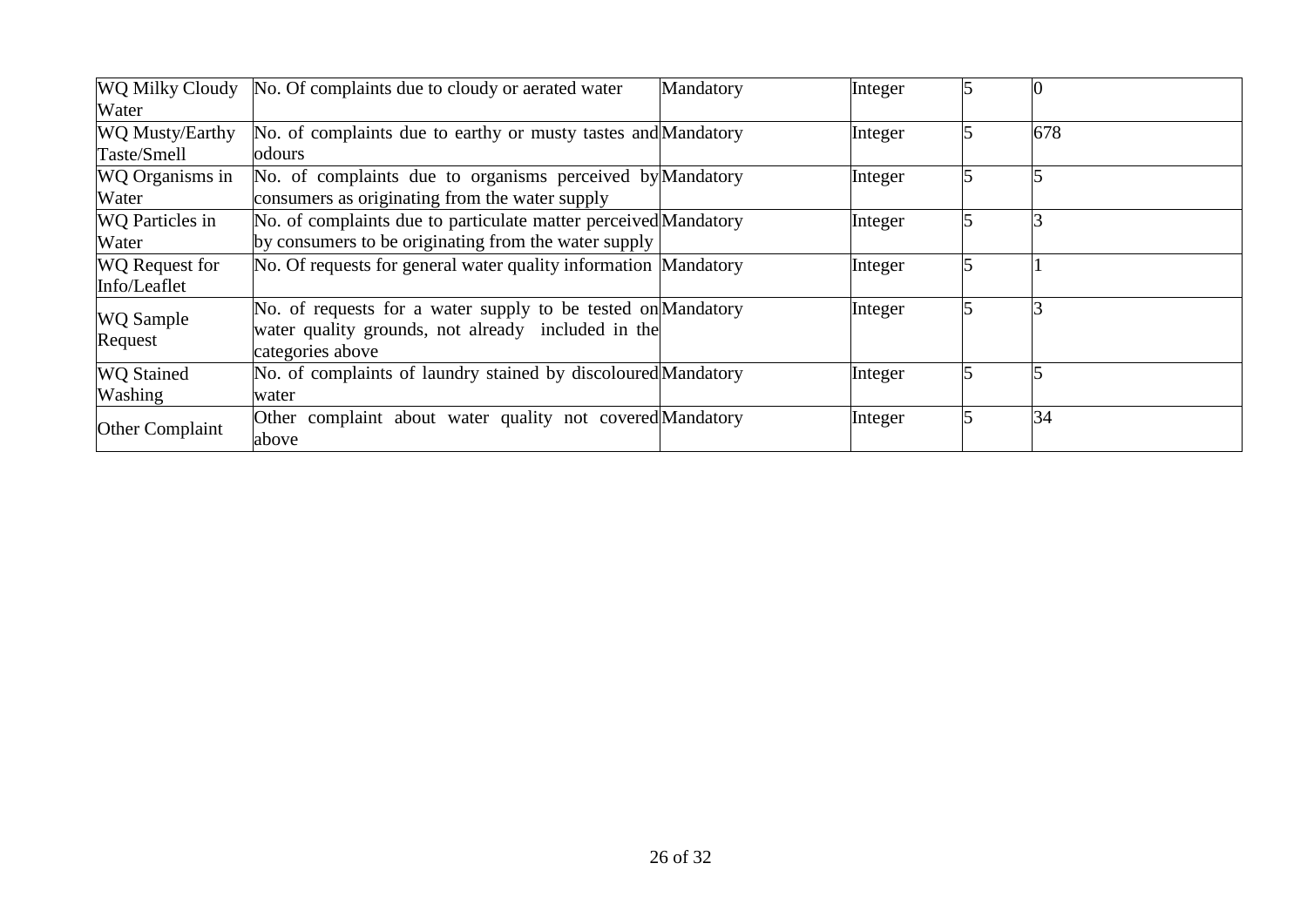## **11 EVENT DETAILS**

## **Filename: SCOEvent.csv**

This table provides the main details of each event.

To enable flexibility, as few fields as possible have been made mandatory for the purposes of the DWQR data system. It is, however expected that where information is available and relevant, all fields will be populated.

|                           |                                                                                                                                                                                                                 |            |                   | <b>Max</b><br><b>Field</b> |
|---------------------------|-----------------------------------------------------------------------------------------------------------------------------------------------------------------------------------------------------------------|------------|-------------------|----------------------------|
| <b>Field Name</b>         | <b>Description</b>                                                                                                                                                                                              | Mandatory? | <b>Field Type</b> | Length                     |
|                           |                                                                                                                                                                                                                 |            |                   |                            |
| Event No                  | Official event number                                                                                                                                                                                           | Mandatory  | Text              | 20                         |
|                           |                                                                                                                                                                                                                 |            |                   |                            |
| Area                      | Scottish Water Region                                                                                                                                                                                           |            | Text              | 50                         |
|                           |                                                                                                                                                                                                                 |            |                   |                            |
| Division                  | sub-division of regional area                                                                                                                                                                                   |            | Text              | 50                         |
|                           | Tick box indicating general failure of                                                                                                                                                                          |            |                   |                            |
| <b>Treatment Failure</b>  | treatment process                                                                                                                                                                                               |            | "Yes" or blank    | 3                          |
| <b>PCV Contravention</b>  | Tick box indicating failure of PCV has<br>occurred                                                                                                                                                              |            | "Yes" or blank    | 3                          |
| <b>Chemical/Bact SMRV</b> | Tick box indicating SMRV for a<br>parameter has been exceeded (higher,<br>health based standard - not something<br>we regulate against. If this box ticked,<br>PCV box should also be ticked by<br>definition.) |            | "Yes" or blank    | 3                          |
|                           | Tick box indicating positive sample for                                                                                                                                                                         |            |                   |                            |
| Crypto                    | cryptosporidium                                                                                                                                                                                                 |            | "Yes" or blank    | 3                          |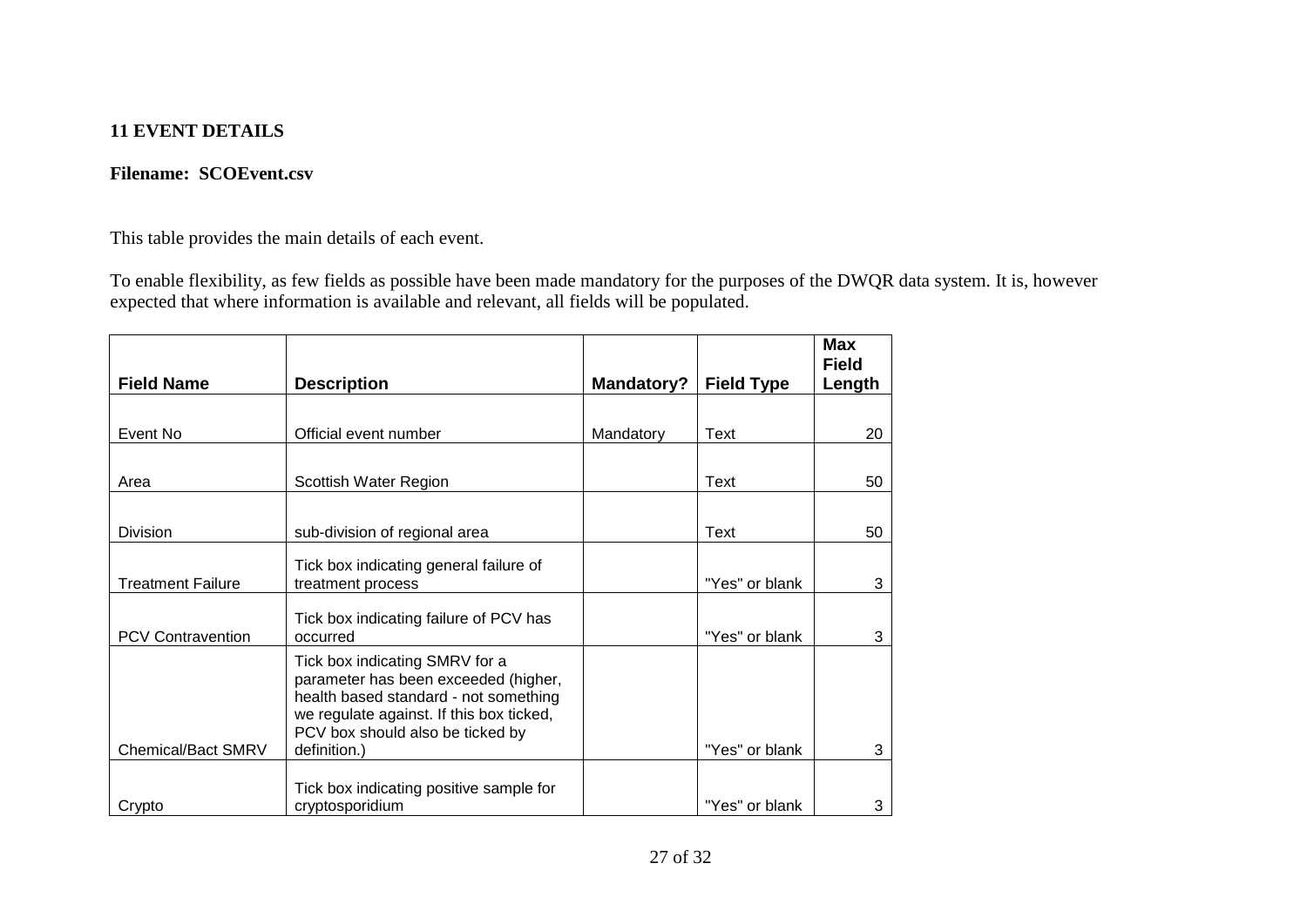|                            | Tick box indicating event could or has                                             |           |                     |      |
|----------------------------|------------------------------------------------------------------------------------|-----------|---------------------|------|
| Pot Media Att              | attracted media attention                                                          |           | "Yes" or blank      | 3    |
|                            |                                                                                    |           |                     |      |
| Notified by                | Scottish Water scientist notifying event                                           |           | <b>Text</b>         | 50   |
|                            |                                                                                    |           |                     |      |
| Position                   | post held by scientist                                                             |           | <b>Text</b>         | 50   |
|                            |                                                                                    |           |                     |      |
| <b>Contact No</b>          | telephone no. of scientist                                                         |           | <b>Text</b>         | 20   |
|                            |                                                                                    |           | Date                |      |
|                            |                                                                                    |           | (DD/MM/YYY<br>Y) or |      |
| Datevent                   | Date event occurred                                                                | Mandatory | (DD/MM/YY)          | 10   |
|                            |                                                                                    |           | Date                |      |
|                            |                                                                                    |           | (DD/MM/YYY          |      |
|                            |                                                                                    |           | Y) or               |      |
| DatNotif                   | Date event notified (date of event notice)<br>Asset Type (A - Source; T - WTW; S - |           | (DD/MM/YY)          | 10   |
|                            | Supply Point; R - Service Reservoir; Z -                                           |           | Drop Down -         |      |
| SiteType                   | Supply Zone)                                                                       |           | A/T/S/R/Z           | 1    |
|                            |                                                                                    |           |                     |      |
| Event Site Ellipse No.     | Ellipse number of Event Site                                                       |           | Text                | 12   |
|                            | Text field with further details of                                                 |           |                     |      |
|                            | circumstances under which sample was                                               |           |                     |      |
| Sample Description         | taken                                                                              |           | <b>Text</b>         | 2000 |
|                            |                                                                                    |           |                     |      |
| <b>Failure Details</b>     | details of failure                                                                 |           | <b>Text</b>         | 2000 |
|                            |                                                                                    |           |                     |      |
| <b>Other Element</b>       | text for any further details                                                       |           | <b>Text</b>         | 2000 |
|                            |                                                                                    |           |                     |      |
| <b>Likely Cause</b>        | Text giving likely cause of failure / event                                        |           | <b>Text</b>         | 2000 |
|                            | Total Population which could potentially                                           |           |                     |      |
| <b>Population Affected</b> | be affected by the failure / event                                                 |           | Integer             | 10   |
|                            |                                                                                    |           |                     |      |
| Risk to PH                 | Text explaining whether there could be a<br>risk to public health                  |           | <b>Text</b>         | 2000 |
|                            |                                                                                    |           |                     |      |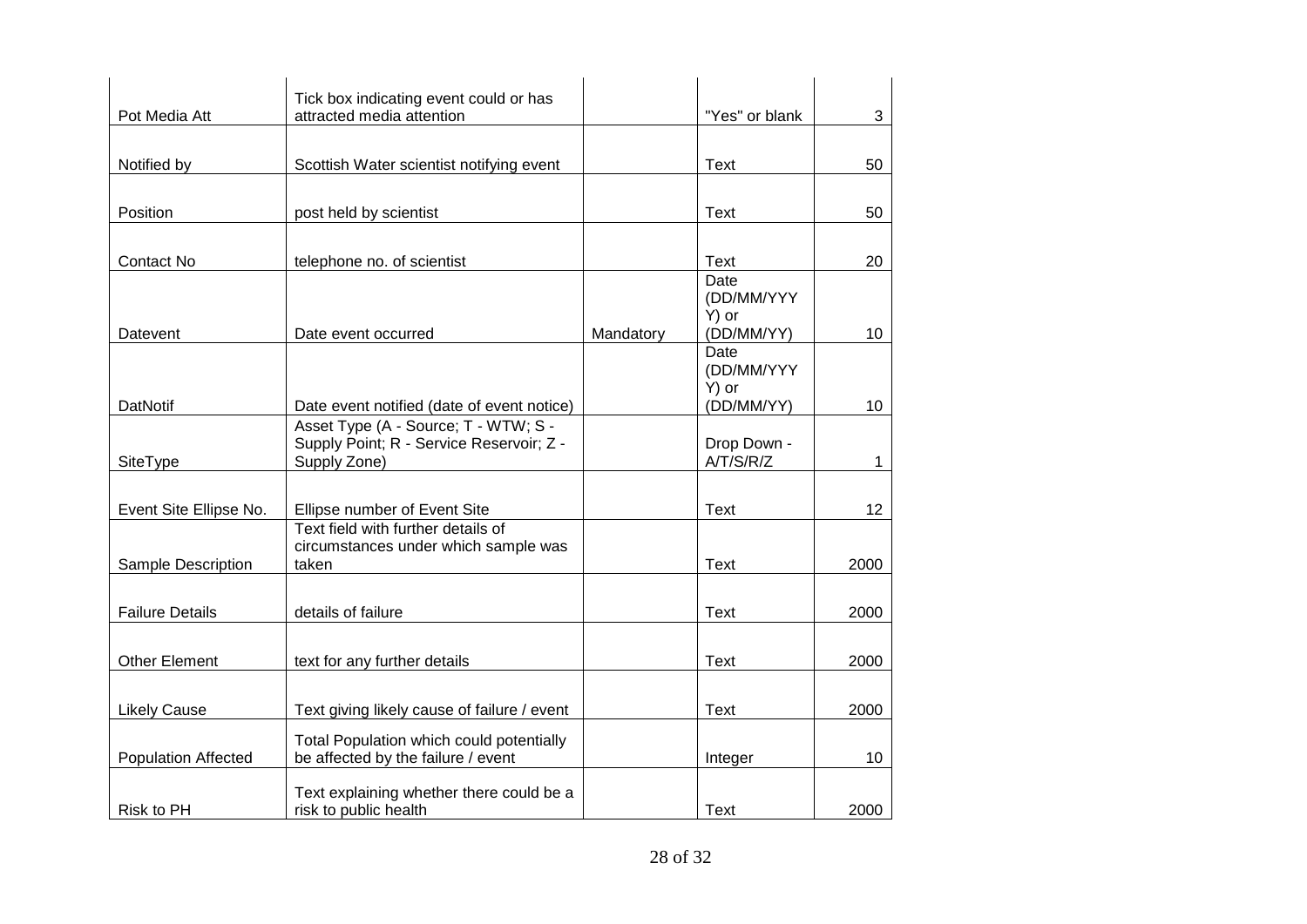|                                     | Text indicating what medical advice has                                           |                      |      |
|-------------------------------------|-----------------------------------------------------------------------------------|----------------------|------|
| Med Advice                          | been received (if any)                                                            | Text                 | 2000 |
| Action Inf & Prot                   | Text indicating action taken to inform<br>and protect consumers                   | Text                 | 2000 |
| <b>Actions to Rectify</b>           | Text explaining action taken to restore<br>water quality                          | Text                 | 2000 |
| <b>Health Board</b><br>Notification | No. of Health boards notified                                                     | integer              | 10   |
| <b>Emailed HB</b>                   | Have HB been emailed?                                                             | "TRUE" or<br>"FALSE" | 5    |
| Phoned HB                           | Have HB been phoned?                                                              | "TRUE" or<br>"FALSE" | 5    |
| Councils                            | No. of councils notified                                                          | integer              | 10   |
| <b>Emailed Council</b>              | Have HB been emailed?                                                             | "TRUE" or<br>"FALSE" | 5    |
| <b>Phoned Council</b>               | Have HB been phoned?                                                              | "TRUE" or<br>"FALSE" | 5    |
| Any other Notif                     | Other organisations notified about event                                          | <b>Text</b>          | 2000 |
| Any other info                      | Any other relevant information                                                    | Text                 | 2000 |
| <b>Outcome Contained</b>            | Tick box to indicate if all outcome<br>information is provided with initial event | "Yes" or blank       | 3    |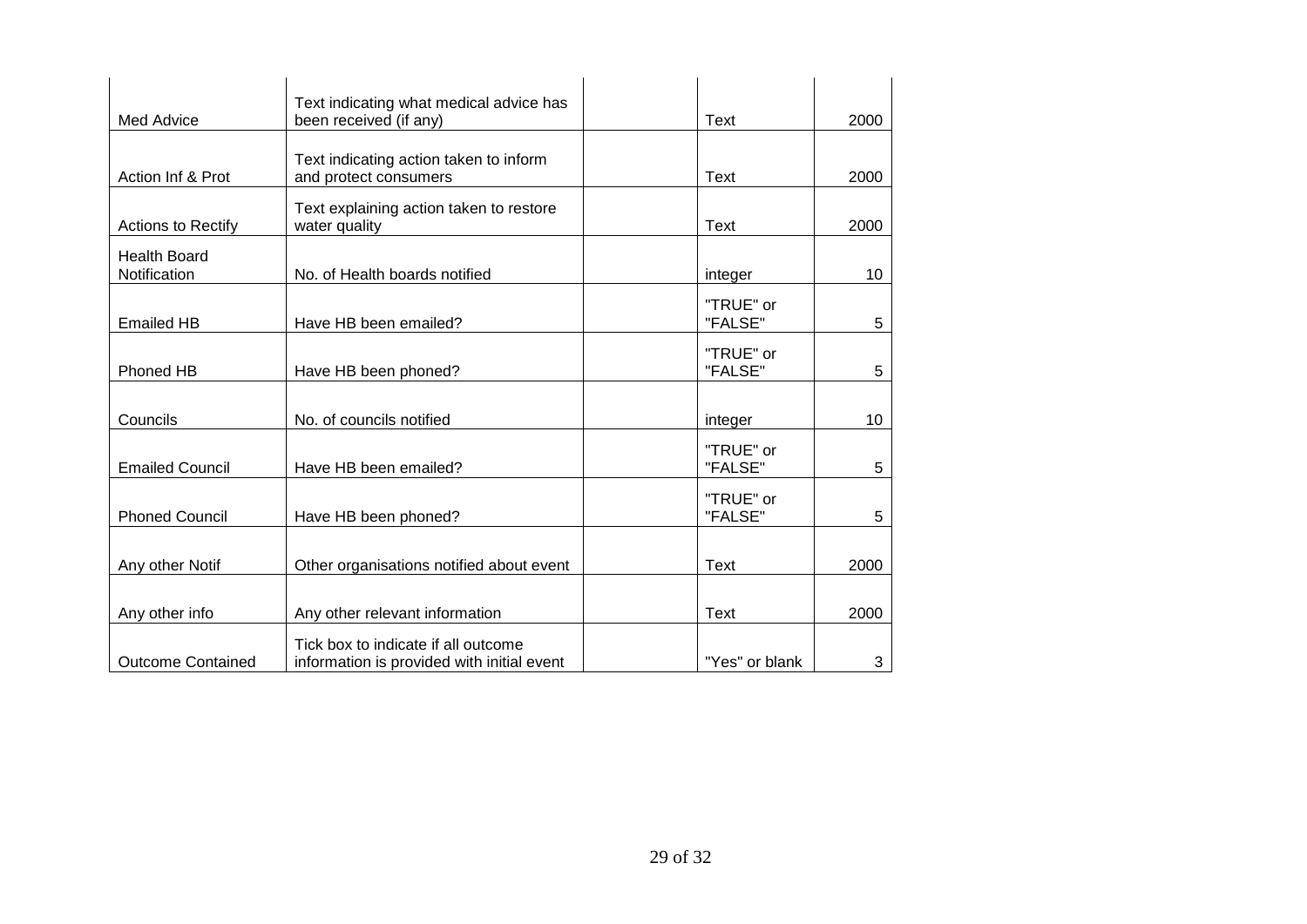## **12 EVENT ZONE**

## **Filename: SCOEventZone.csv**

This file links the event to the zones which are affected.

| <b>Field Name</b> | <b>Description</b>                      | Mandatory? | <b>Field Type</b> | <b>Max</b><br><b>Field</b><br>Length |
|-------------------|-----------------------------------------|------------|-------------------|--------------------------------------|
| Event No          | Official event number                   | Mandatory  | Text              | 20                                   |
| Zone DWQR No      | Ellipse number of supply zones affected | Mandatory  | Text              | 13                                   |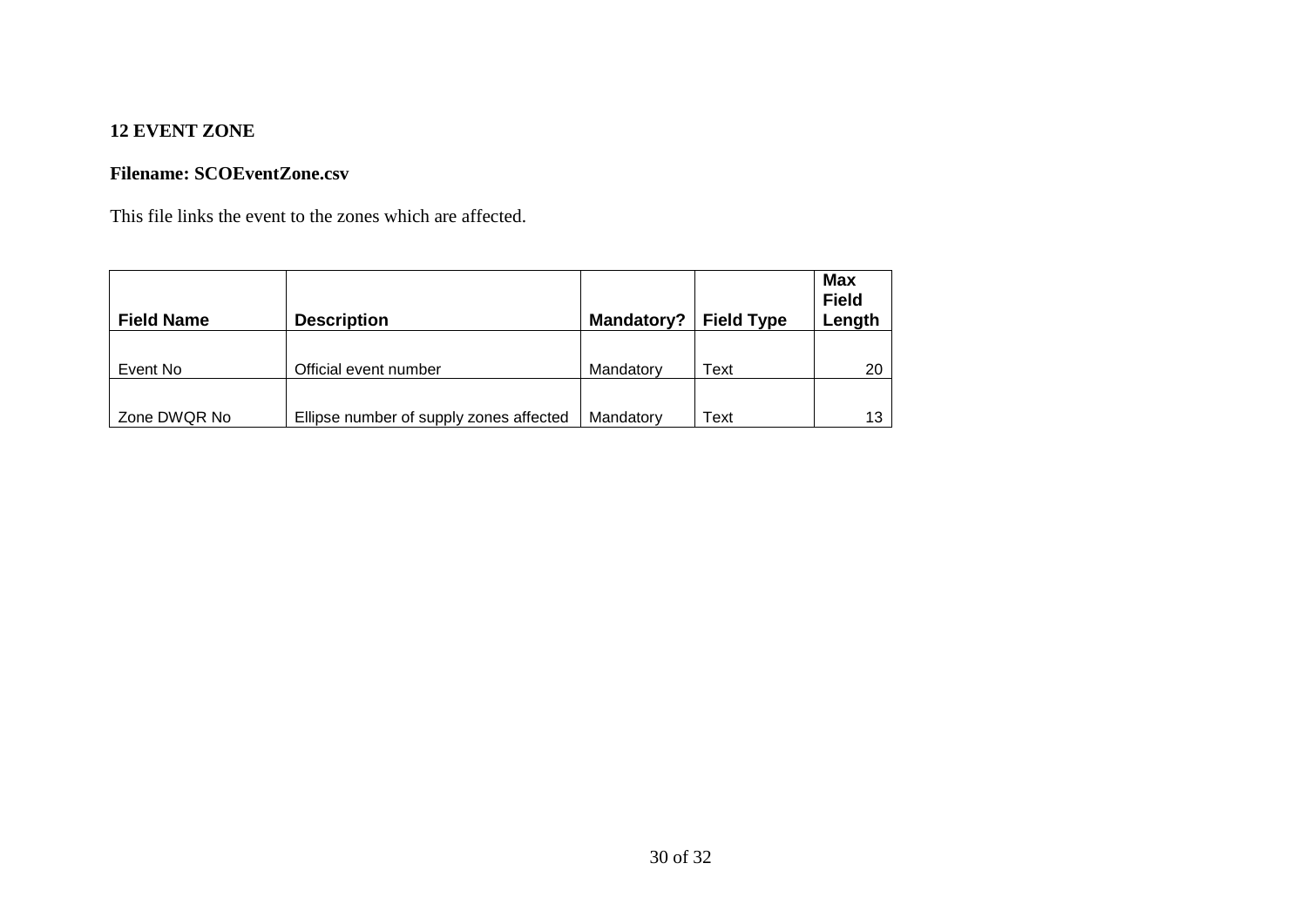## **13 EVENT SAMPLE**

## **Filename: SCOEventSample.csv**

This table provides details of any failing samples associated with the event. Where there are multiple samples, each one must be included on a separate line.

To enable flexibility, as few fields as possible have been made mandatory for the purposes of the DWQR data system. It is, however expected that where information is available and relevant, all fields will be populated.

| <b>Field Name</b>     | <b>Description</b>                                         | Mandatory? | <b>Field Type</b>               | <b>Max</b><br><b>Field</b><br>Length |
|-----------------------|------------------------------------------------------------|------------|---------------------------------|--------------------------------------|
|                       |                                                            |            |                                 |                                      |
| Event No              | Official event number                                      | Mandatory  | Text                            | 20                                   |
| Sample No             | LIMS number of failing sample<br>(samples)                 | Mandatory  | <b>Number</b>                   |                                      |
| Sample Result         | result of failure (value)                                  |            | <b>Floating Point</b><br>Number | 8                                    |
| Sample Units          | Units of sample                                            |            | Text                            | 50                                   |
| <b>Parameter Code</b> | PCV codes of parameter exceeded                            | Mandatory  | Text                            | 5                                    |
| <b>PCV</b> standard   | Numeric standard of parameter which<br>has failed (if any) |            | Text                            | 2000                                 |